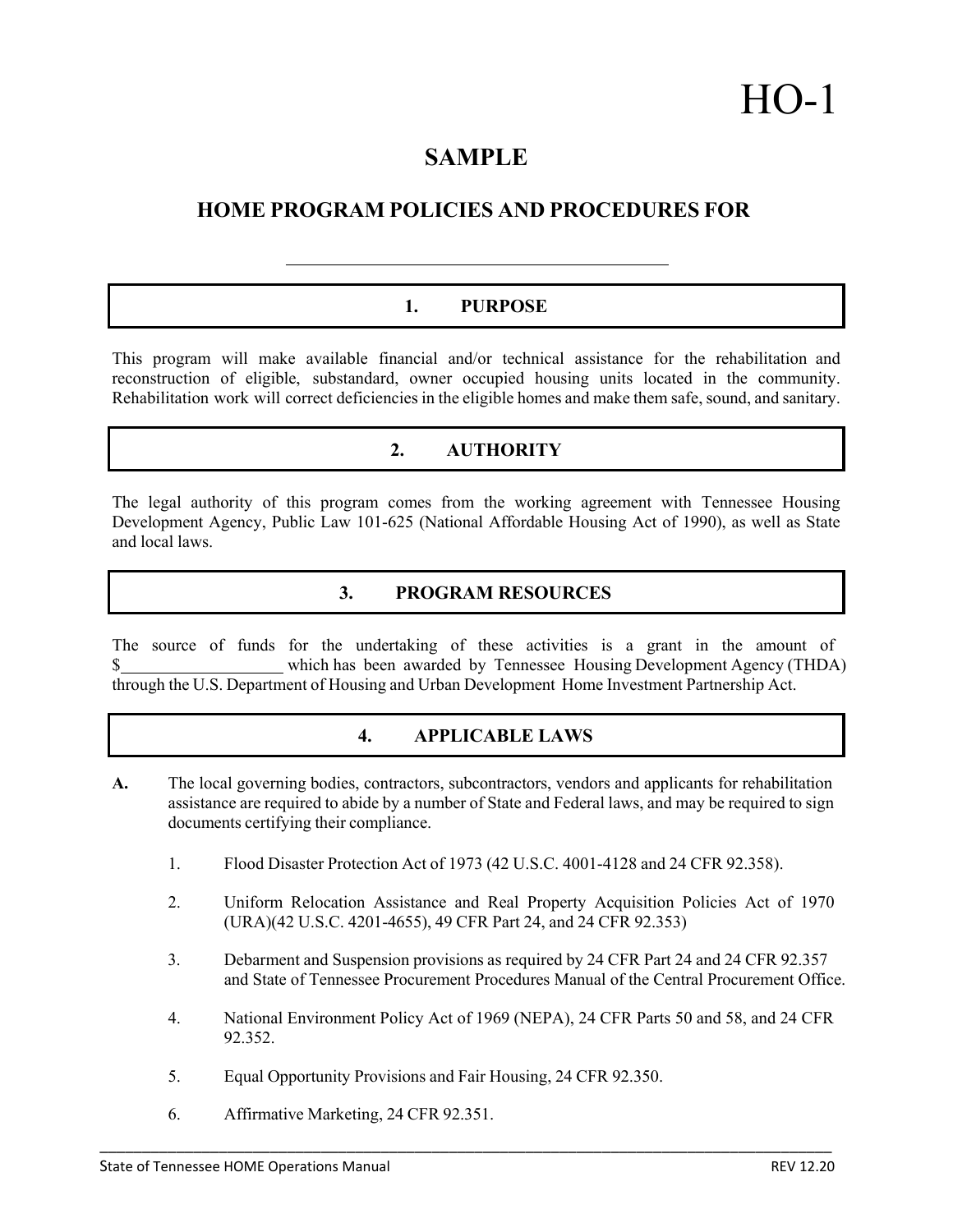- 7. Lead-based Paint Poisoning Prevention Act, 24 CFR 92.355.
- 8. Conflict of Interest Provisions, 24 CFR 85.36 or 24 CFR 84.42, as applicable, and 24 CFR 92.356.
- 9. Davis-Bacon Act and Contract Work Hours and Safety Standards Act, and 24 CFR 92.354.
- 10. Intergovernmental Review of Federal Programs, Executive Order 12372 and 24 CFR 92.359.
- 11. Drug-Free Workplace, 24 CFR part 24, subpart F.
- 12. Standard Equal Opportunity Construction Contract Specifications.
- 13. Certification of Non-segregated Facilities for Contracts over \$10,000.
- 14. Title VI of Civil Rights Act of 1964 Provisions.
- 15. Section 109 of Housing and Community Development Act of 1974 Provisions.
- 16. Section 3 Compliance Provisions.
- 17. Age Discrimination Act of 1975 Provisions.
- 18. Section 504 Affirmative Action for Handicapped Provisions.
- 19. 2 CFR Part 200 Uniform Administrative Requirements, Cost Principals, and Audit Requirements for Federal Awards
- 20. And any other Federal requirements as set forth in 24 CFR Part 92, HOME Investment Partnerships Program

# **5. DRUG-FREE WORKPLACE**

- **A.** The (HOME Grantee) will or will continue to provide a drug-free workplace by
	- 1. Notifying employees in writing that the unlawful manufacture, distribution, dispensing, possession, or use of a controlled substance is prohibited in the Grantee's workplace and specifying the action that will be taken against employees for violation of such prohibition.
	- 2. Establishing an ongoing drug-free awareness program to inform employees about:
		- a. The dangers of drug abuse in the workplace;
		- b. The Grantee's policy of maintaining a drug-free workplace;
		- c. Any drug counseling, rehabilitation, and employee assistance programs; and
		- d. The penalties that may be imposed upon employees for drug abuse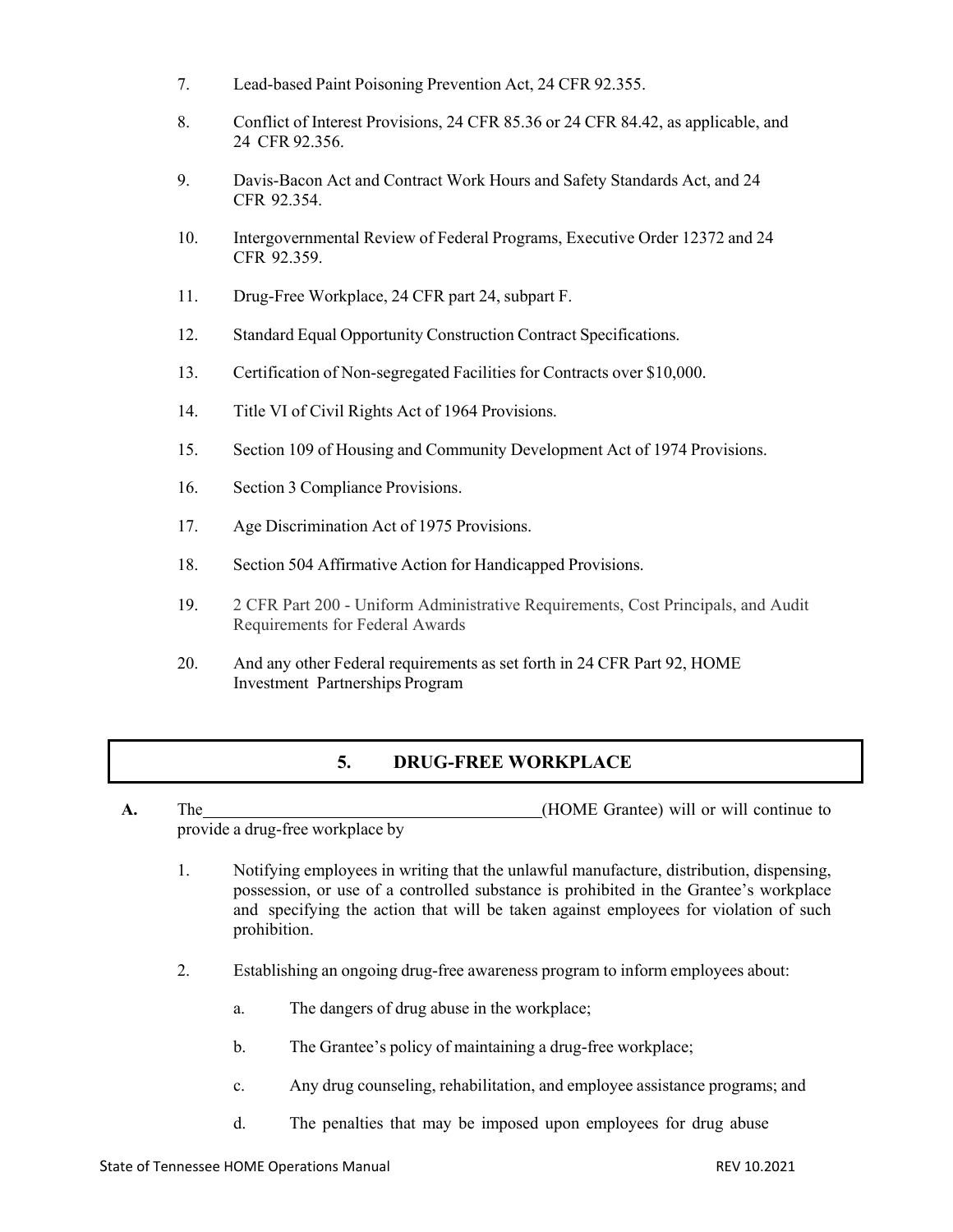#### violations occurring in the workplace.

- **B.** Providing each employee engaged in the performance of the HOME contract a copy of the notification required in paragraph  $A(1)$  above;
- **C.** The written notification required in paragraph A (1) above will advise the employee that, as a condition of employment under the HOME grant, the employee will:
	- 1. Abide by the terms of the notification; and
	- 2. Notify the employers in writing of his or her conviction for a violation of a criminal drug statute occurring in the workplace no later than five (5) calendar days after such conviction.
- **D.** Notifying the State in writing, within ten (10) calendar days after receiving notice under D(2) above from an employee or otherwise receiving actual notice of such conviction. Employers of convicted employees must provide notice, including position title, to every grant officer or other designee on whose grant activity the convicted employee was working, unless the Federal Agency has designated a central point for the receipt of such notices. Notice shall include the identification number(s) of each affected grant.
	- 1. Taking one of the following actions, within thirty (30) calendar days of receiving notice under  $D(2)$  above, with respect to any employee who is so convicted:
	- 2. Taking appropriate personnel action against such an employee, up to and including termination, consistent with the requirement of the Rehabilitation Act of 1973, as amended; or
	- 3. Requiring such employee to participate satisfactorily in a drug abuse assistance or rehabilitation program approved for such purposes by a Federal, State, or local health, law enforcement, or other appropriate agency;
	- 4. Making a good faith effort to continue to maintain a drug-free workplace through implementation of Paragraphs A, B, C, D, E and F above.

# **6. CONFLICT OF INTEREST**

- **A.** No person listed in paragraph B may obtain a financial interest or benefit from a HOME-assisted activity, or have an interest in any contract, subcontract or agreement with respect thereto, or the proceeds there under, either for themselves or those with whom they have family or business ties, during their tenure or for one year thereafter.
- **B. PERSONS COVERED** Immediate family members of any local elected official or of any employee or board member of a non-profit agency are ineligible to receive benefits through the HOME program. "Immediate family member" means the spouse, parent (including a stepparent), child (including a stepchild), grandparent, grandchild, sister or brother (including a stepsister or stepbrother) of any covered individual.

In addition, the conflict of interest provisions as apply to any person who is an employee, agent, consultant, officer, elected official or appointed official ofTHDA, the local community orthe nonprofit agency (including CHDOs) receiving HOME funds, and who exercises or has exercised any functions or responsibilities with respect to activities assisted with HOME funds or who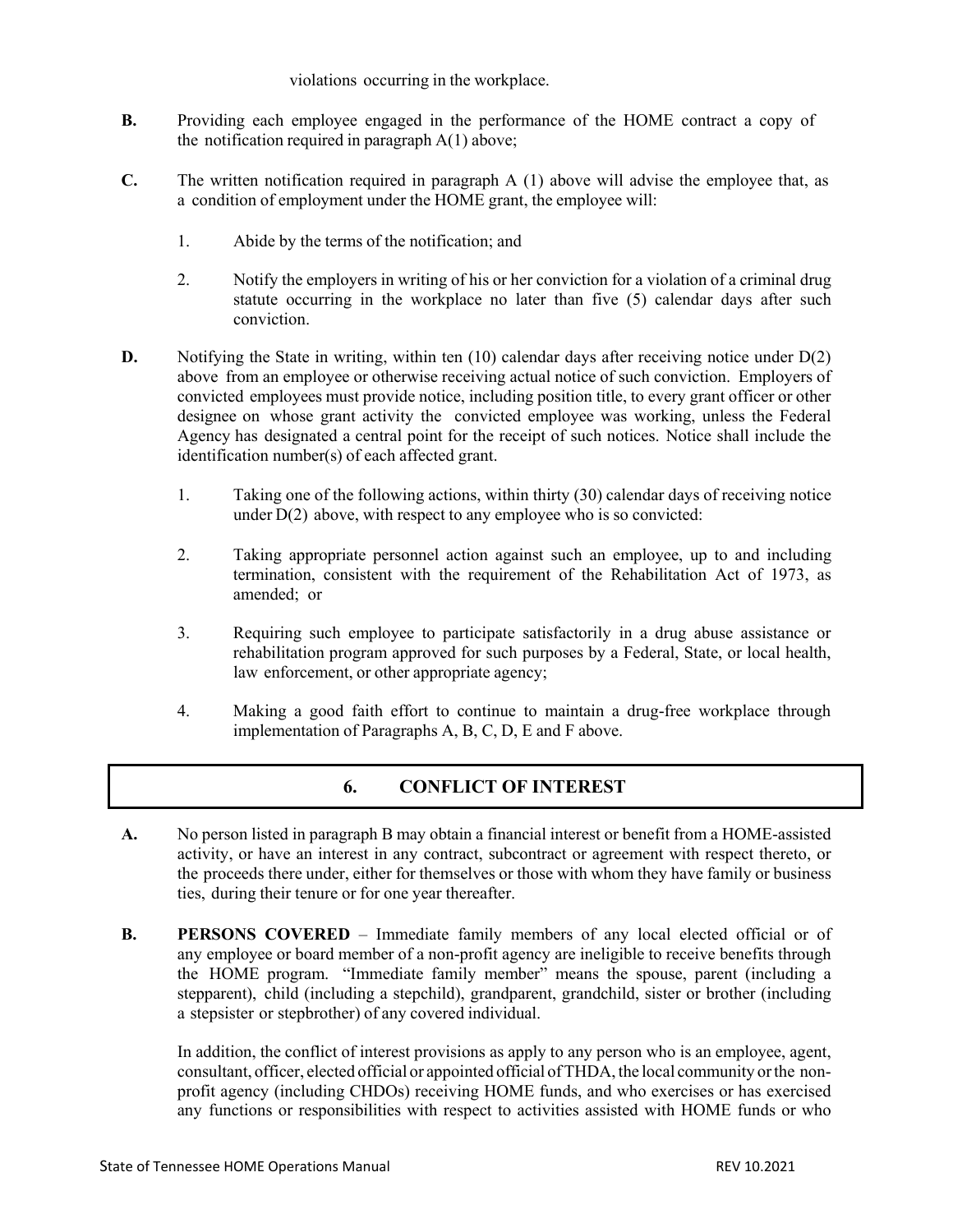is in a position to participate in a decision-making process or gain inside information with regard to these activities.

- **C. APPEARANCE OF A CONFLICT OF INTEREST** Grantees must also make every effort to avoid the appearance of favoritism in the eligibility determination process. In those cases where the applicant is otherwise eligible, but there exists the appearance of a conflict of interest or the Appearance of favoritism, the Grantee must complete HO-4A o r equivalent in THDA's GMS system (Determination of a Conflict of Interest)*.* If the answer to any of the four questions on the HO-4A form is (Yes) the grantee must submit the HO-4A form and written documentation to THDA that the following procedures have been observed:
	- 1. The Grantee must publish an announcement in the local newspaper concerning the potential for a conflict of interest and request citizen comments.
	- 2. The Grantee's attorney must render an opinion as to whether or not a conflict of interest exists and that no state or local laws will be violated should the applicant receive HOME assistance.
	- 3. The Grantee's elected body must pass a resolution approving the applicant.

# **7 APPLICANT ELIGIBILITY**

- **A. APPLICANTELIGIBILITY CRITERIA:** The following criteria must be satisfied by all applicants in order to become eligible for a rehabilitation grant:
	- 1. The applicant must be low income as defined by current published HOME Income Limit requirements as adjusted for household size, i.e., below 80% of area median income.
	- 2. The applicant must have been the resident of the property to be rehabilitated for a period of not less than one year and must occupy the property as their principle residence.
	- 3. The applicant's ownership must be in the form of:
		- a. Stick built or qualified modular housing;
			- fee simple title; or
			- a 99-year leasehold; or
			- A life estate. The person with the life estate must have the right to live in the housing for the remainder of his or her life and not pay rent, must be low income, and must occupy the housing as his or her principal residence; or
			- Inherited property with multiple owners not all residing in the housing. The owner- occupant must be low income, must occupy the house as his or her principal residence, and must pay all the costs associated with ownership and maintenance of the housing.
		- b. Manufactured Housing;
			- A certificate of title for the manufactured home to be rehabilitated or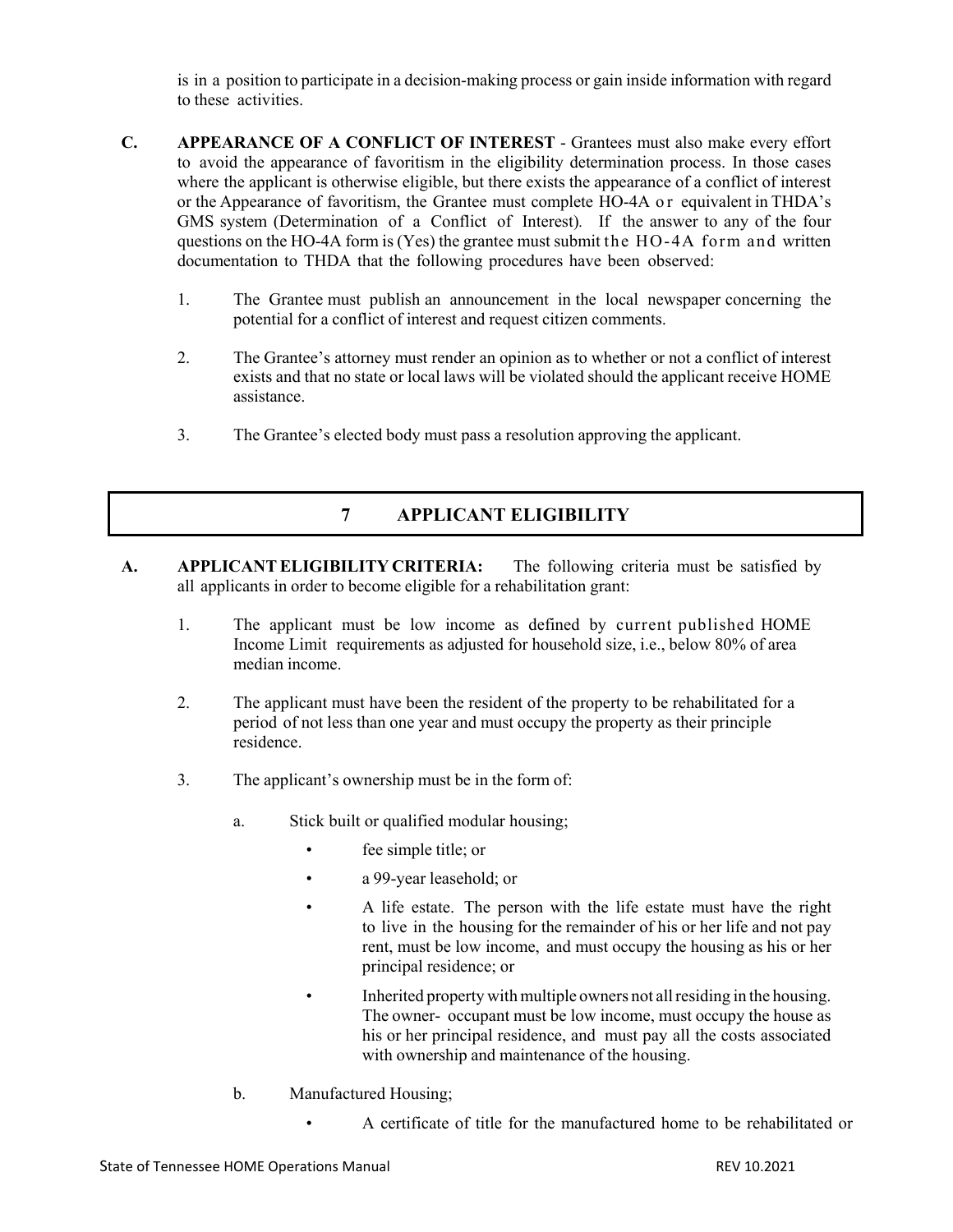reconstructed free of any encumbrances; and.

- fee simple title for the lot of land where the mobile home is located
- 4. The title must not have any restrictions or encumbrances that would unduly restrict the good and marketable nature of the ownership interest.
- 5. The applicant must voluntarily apply for assistance.
- 6. The applicant is encouraged to obtain or maintain a homeowner's insurance policy appropriate for the type and value of the home and adequate to cover the rehabilitated value of the home to be rehabilitated or reconstructed.
	- a. In the event there is no Homeowners policy with an appropriate construction rider in effect during the time of the rehabilitation or reconstruction of the property the Homeowner or General Contractor must obtain a builders risk (or other acceptable risk policy assigning the grantee as an additional insured) for a minimum of the amount needed to cover the full cost of the rehabilitation or reconstruction. This policy must be in effect prior to the beginning of construction and remain in effect until the certificate of occupancy or equivalent has been delivered to the Grantee.
		- If the Builders Risk Policy is obtained by the homeowner for the purpose of complying with the HOME grant the full cost of the policy will be an eligible soft cost billable to the grant. The eligible costs are limited to the period of construction of the project.

## **8 INCOME ELIGIBILITY**

- **A. ANNUAL INCOME (GROSS INCOME)** The State's HOME program uses the income definitions of the Section 8 program to determine the annual income (gross income) used to classify a *household* for purposes of eligibility. Annual income means all amounts, monetary or not, which:
	- 1. Go to, or on behalf of, the family head or spouse (even if temporarily absent) or to any other family member;
	- 2. Are anticipated to be received from a source outside the family during the 12-month period following admission or annual reexamination effective date. In other words, it is the household's *future or expected* ability to pay rather than its past earnings that is used to determine program eligibility. If it is not feasible to anticipate a level of income over a 12 month period, the income anticipated for a shorter period may be annualized, subject to a redetermination at the end of the shorter period; and
	- 3. Which are not specifically excluded in paragraph 6.8 (Income Exclusions) below.
	- 4. Annual income also means amounts derived (during the 12-month period) from assets to which any member of the family has access.
	- 5. MONTHLY GROSS INCOME Monthly gross income is Annual Gross Income divided by 12 months.
- **B. ASSETS** In general terms, an asset is a cash or non-cash item that can be converted to cash. There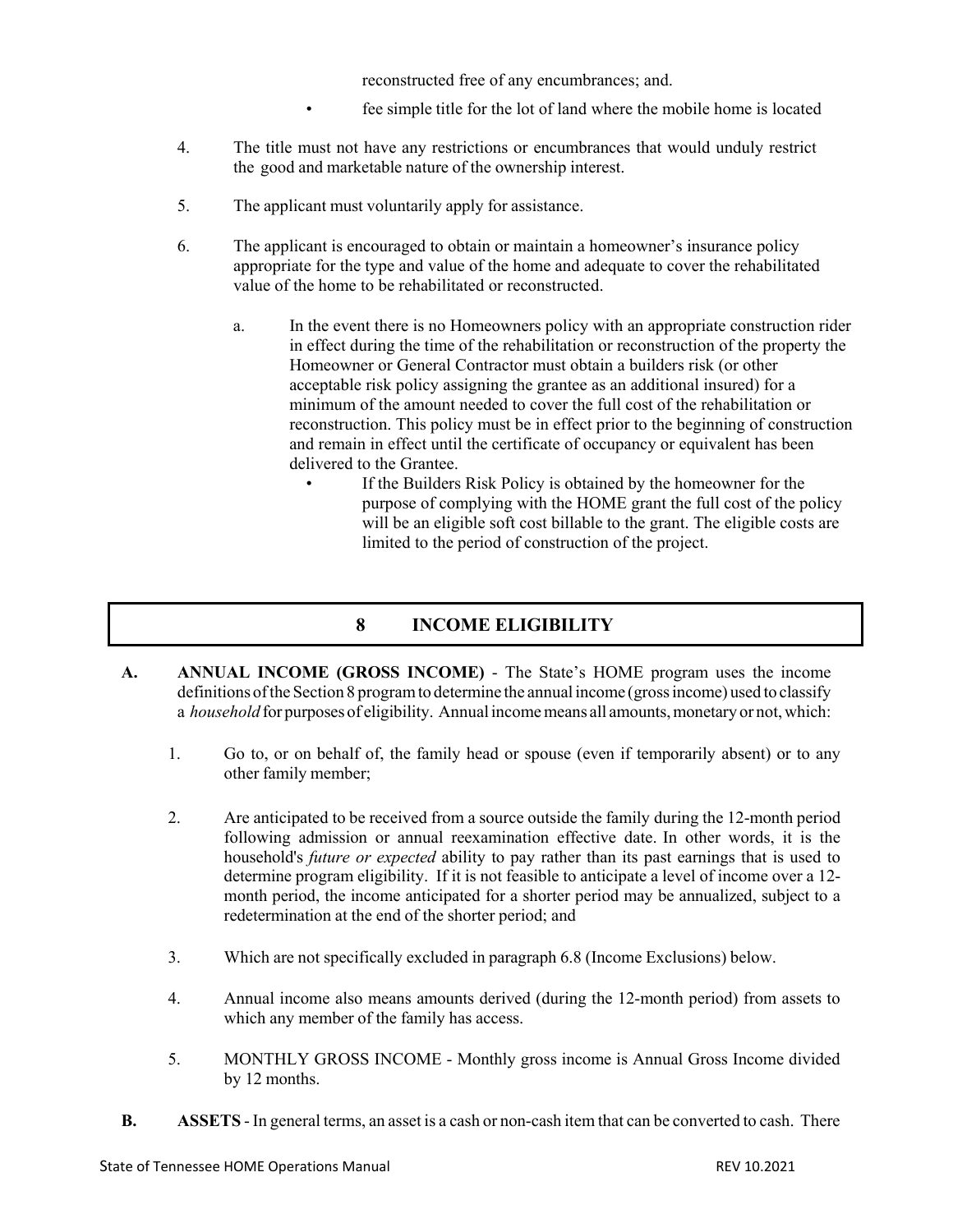is no asset limitation for participation in the HOME program. Income from assets is, however, recognized as part of Annual Gross Income. Assets have both a market value and a cash value.

- 1. MARKET VALUE The market value of an asset is simply its dollar value on the open market. For example, a stock's market value is the price quoted on a stock exchange on a particular day, and a property's market value is the amount it would sell for on the open market. This may be determined by comparing the property with similar, recently sold properties.
- 2. CASH VALUE The cash value of an asset is the market value less reasonable expenses required to convert the asset to cash, including:
	- a. Penalties or fees for converting financial holdings. Any penalties, fees, or transaction charges levied when an asset is converted to cash are deducted from the market value to determine its cash value (e.g., penalties charged for premature withdrawal of a certificate of deposit, the transaction fee for converting mutual funds, or broker fees for converting stocks to cash); and/or
	- b. Costs for selling real property. Settlement costs, real estate transaction fees, payment of mortgages/liens against the property, and any legal fees associated with the sale of real property are deducted from the market value to determine equity in the real estate.
	- c. Under Section 8 rules, only the cash value (rather than market value) of an item is counted as an asset.
- 3. INCOME FROM ASSETS The income counted isthe actual income generated by the asset (e.g., interest on a savings or checking account.) The income is counted even if the household elects not to receive it. For example, although a household may elect to reinvest the interest of dividends from an asset, the interest or dividends is still counted as income
	- a. The income from assets included in Annual Gross Income is the income that is anticipated to be received during the coming 12 months.
		- To obtain the anticipated interest on a savings account, the current account balance can be multiplied by the current interest rate applicable to the account; or if the value of the account is not anticipated to change in the near future and interest rates have been stable, a copy of the IRS 1099 form showing past interest earned can be used.
		- Checking account balances (as well as savings account balances) are considered an asset. This is a recognition that some households keep assets in their checking accounts, and is not intended to count monthly income as an asset. Grantees should use the average monthly balance over a 6-month period as the cash value of the checking account.
	- b. When an Asset Produces Little or No Income:
		- If the family's assets are \$5,000 or less, actual income from assets (e.g., interest on a checking account) is not counted as annual income. For example, if a family has \$600 in a non-interest bearing checking account, no actual income would be counted because the family has no actual income from assets and the total amount of all assets is less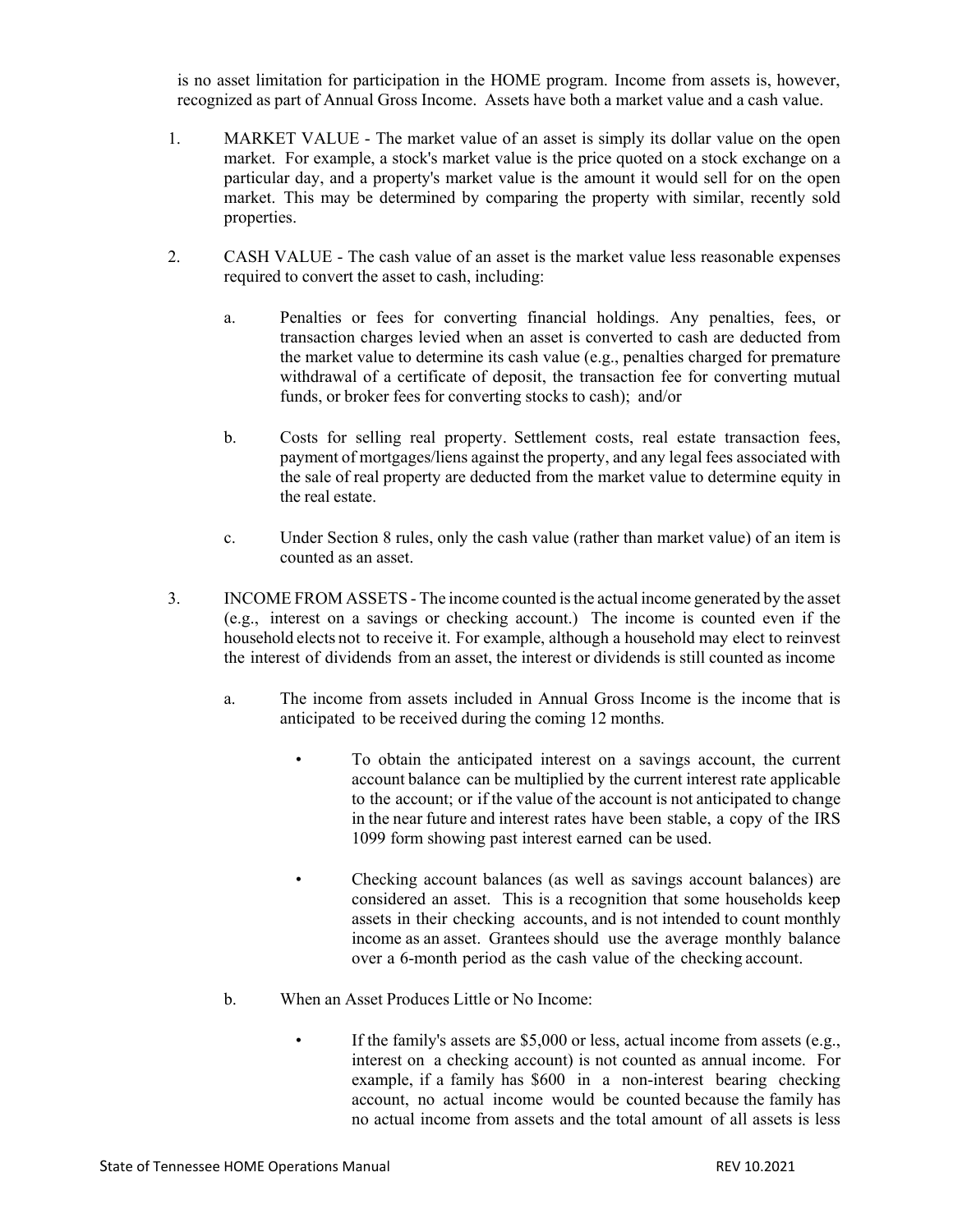#### than \$5,000.

- c. If the family's assets are greater than \$5,000, income from assets is computed as the greater of:
	- actual income from assets, or'
	- calculate income from assets based on a passbook rate applied to the cash value of all assets. For example, if a family has \$3,000 in a non-interest bearing checking account and \$5,500 in an interest-bearing savings account, the two amounts are added together. Use the standard passbook rate to determine the annual income from assets for this family.
- d. Applicants who dispose of assets for less than fair market value (i.e., value on the open market in an "arm's length" transaction) have, in essence, voluntarily reduced their ability to afford housing. Section 8 rules require, therefore, that any asset disposed of for less than fair market value during the 2 years preceding the income determination be counted as if the household still owned the asset.
- e. The value to be included as an asset is the difference between the cash value of the asset and the amount that was actually received (if any) in the disposition of the asset (less any fees associated with disposal of property, such as a brokerage fee).
- f. Each applicant must certify whether an asset has been disposed of for less than fair market value. Assets disposed of for less than fair market value as a result of foreclosure, bankruptcy, divorce or separation is not included in this calculation.
- g. These procedures are followed to eliminate the need for an assets limitation and to penalize people who give away assets for the purpose of receiving assistance or paying a lower rent.

## 4. ASSETS INCLUDE:

- a. Amountsin savings accounts and six month average balance for checking accounts.
- b. Stocks, bonds, savings certificates, money market funds and other investment accounts.
- c. Equity in real property or other capital investments. Equity is the estimated current market value of the asset less the unpaid balance on all loans secured by the asset and reasonable costs (such as broker fees) that would be incurred in selling the asset. *DO NOT INCLUDE EQUITY OF PRINCIPAL RESIDENCE AS AN ASSET FOR HOMEOWNER REHABILITATION PROGRAMS.*
- d. The cash value of trusts that are available to the household.
- e. IRA, Keogh, and similar retirement savings accounts, even though withdrawal would result in penalty.
	- The "cash value" of an asset is the market value less reasonable expenses that would be incurred in selling or converting the asset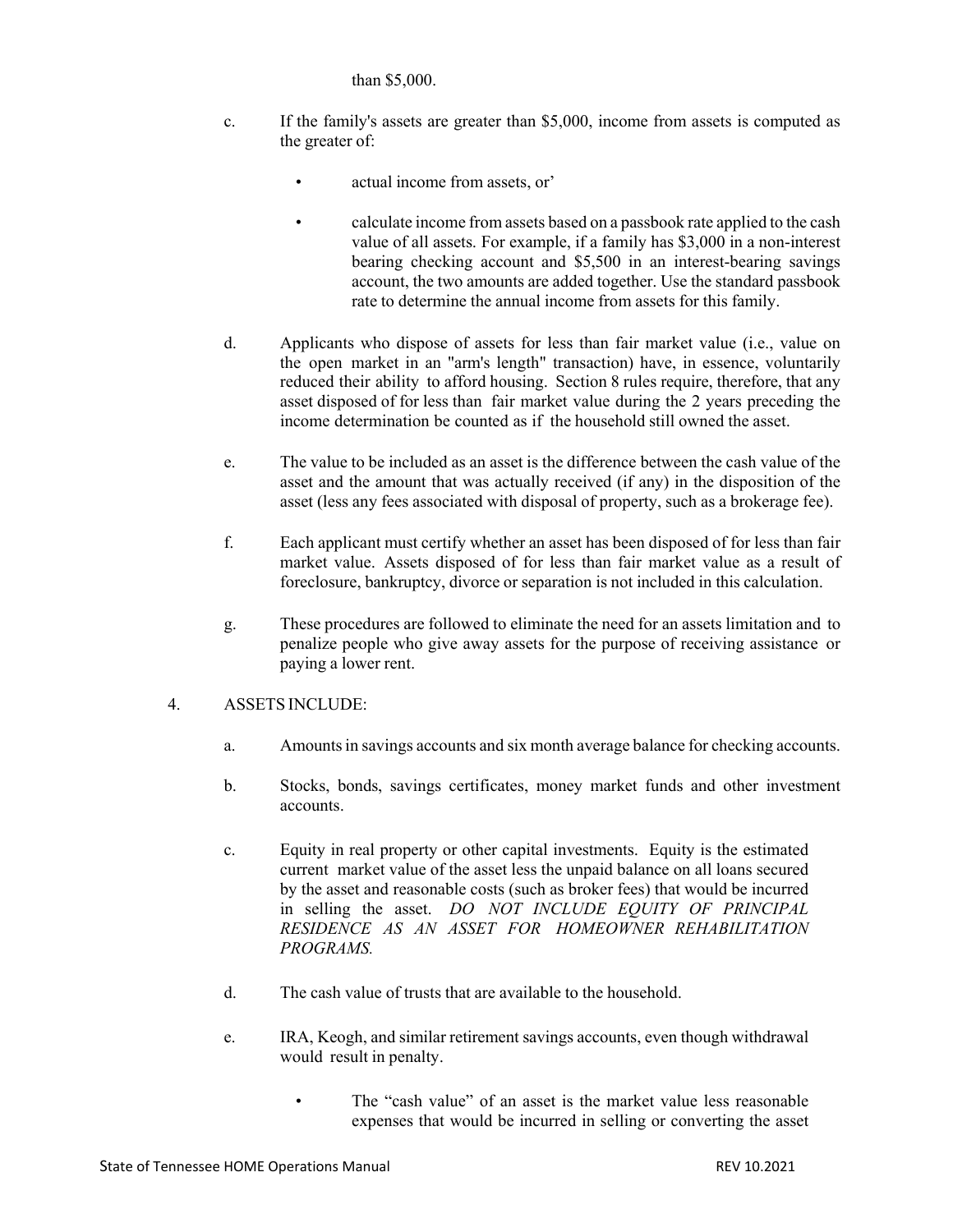to cash, such as the following:

- Penalties for premature withdrawal;
- Broker and legal fees; and
- Settlement costs for real estate transactions
- The current value of the asset (the value of the 401K or other Individual retirement account minus any penalty (usually 10% to 15%) they would incur for drawing early from it) at the time of verification and multiply that by the passbook.
	- NOTE: unrealized gains ARE included as part of the current asset value but are NOT themselves considered income.
- f. Contributions to company retirement/pension funds that can be withdrawn without retiring or terminating employment.
- g. Assets which, although owned by more than one person, allow unrestricted access by the applicant.
- h. Lump sum receipts such as inheritances, capital gains, lottery winnings, insurance settlements, and other claims.
- i. Personal property held as an investment such as gems, jewelry, coin collections, antique cars, etc.
- j. Cash value of life insurance policies.
- k. Assets disposed of for less than fair market value during two years preceding certification or recertification.
	- ASSETS DO NOT INCLUDE:
	- Necessary personal property, except as noted under paragraph 6.5(9) (Assets Include) above
	- Interest in Indian Trust lands
	- Assets that are part of an active business or farming operation.
	- NOTE: Rental properties are considered personal assets held as an investment rather than business assets unless real estate is the applicant/tenant's main occupation.
	- Assets not accessible to the family and which provide no income to the family.
		- Vehicles especially equipped for the handicapped.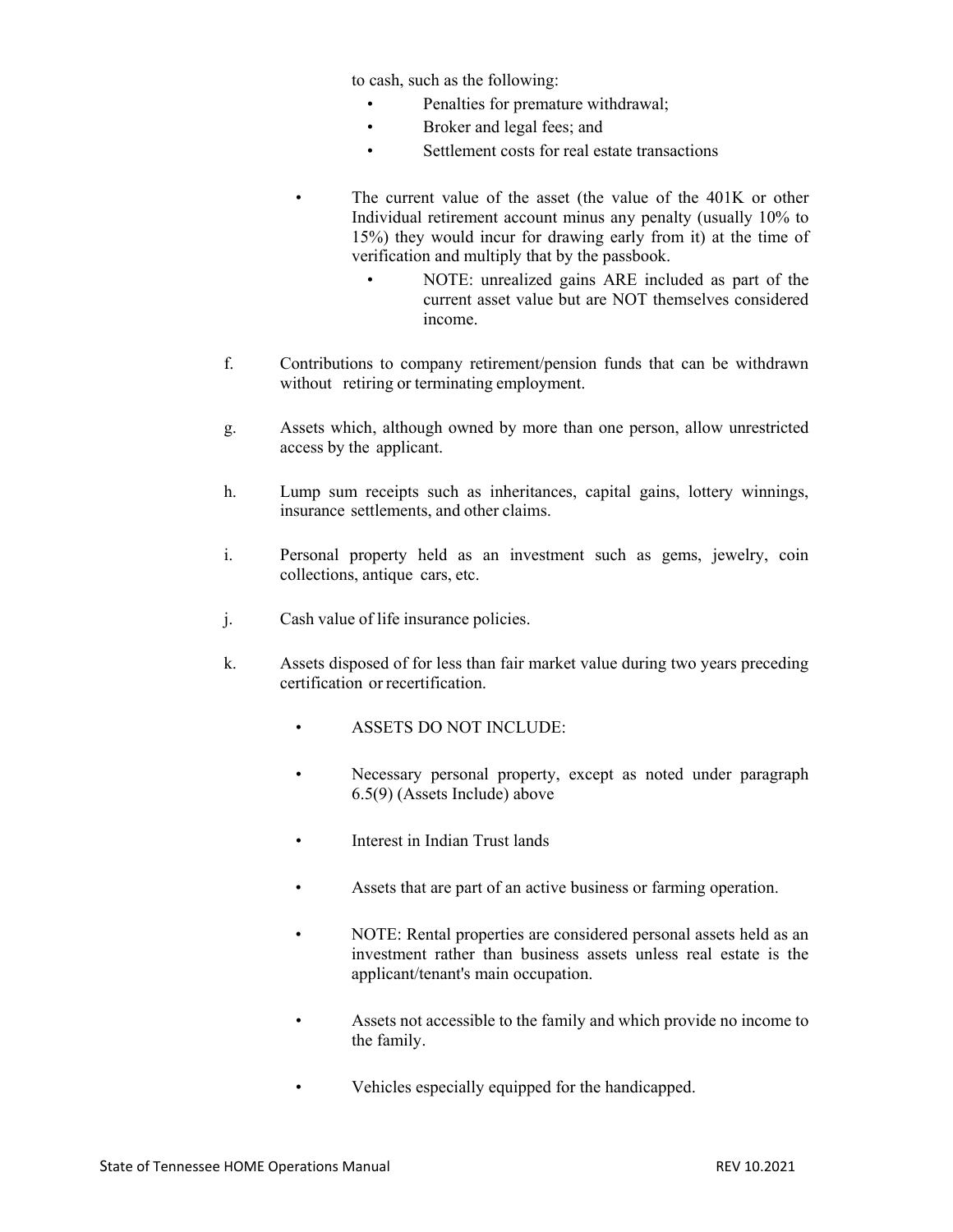- Equity in owner-occupied cooperatives and manufactured homes in which the family lives.
- **B.** INCOME INCLUSIONS The following are used to determine the annual income (gross income) of an applicant's household for purposes of eligibility:
	- 1. The full amount, before any payroll deductions, of wages and salaries, over-time pay, commissions, fees, tips and bonuses, and other compensation for personal services;
	- 2. The net income for operation of a business or profession including rental property. Expenditures for business expansion or amortization of capital indebtedness shall not be used as deductions in determining net income. An allowance for depreciation of assets used in a business or profession may be deducted, based on straight line depreciation, as provided in Internal Revenue Service regulations. Any withdrawal of cash or assets from the operation of a business or profession will be included in income, except to the extent the withdrawal is reimbursement of cash or assets invested in the operation by the family.
	- 3. Interest, dividends, and other net income of any kind from real or personal property. Expenditures for amortization of capital indebtedness shall not be used as a deduction in determining net income. An allowance for depreciation is permitted only as authorized in paragraph (2) above. Any withdrawal of cash or assets from an investment will be included in income, except to the extent the withdrawal is reimbursement of cash or assets invested by the Family. Where the family has net family assets in excess of \$5,000, Annual Income shall include the greater of the actual income derived from net family assets or a percentage of the value of such Assets based on the current passbook saving rate, as determined by HUD.
	- 4. The full amount of periodic payments received from Social Security, annuities, insurance policies, retirement funds, pensions, disability or death benefits and other similar types of periodic receipts, including a lump-sum amount or prospective monthly amounts for the delayed start of a periodic amount (except Supplemental Security Income (SSI) or Social Security).
	- 5. Payments in lieu of earnings, such as unemployment, worker's compensation and severance pay (but see paragraph (3) under Income Exclusions).
	- 6. Welfare Assistance. If the Welfare Assistance payment includes an amount specifically designated for shelter and utilities that is subject to adjustment by the welfare assistance agency in accordance with the actual cost of shelter and utilities, the amount of welfare assistance income to be included as income shall consist of:
		- a. The amount of the allowance or grant exclusive of the amount specifically designated for shelter or utilities; plus
		- b. The maximum amount that the welfare assistance agency could in fact allow the family for shelter and utilities. If the family's welfare assistance is ratably reduced from the standard of need by applying a percentage, the amount calculated under this paragraph shall be the amount resulting from one application of the percentage.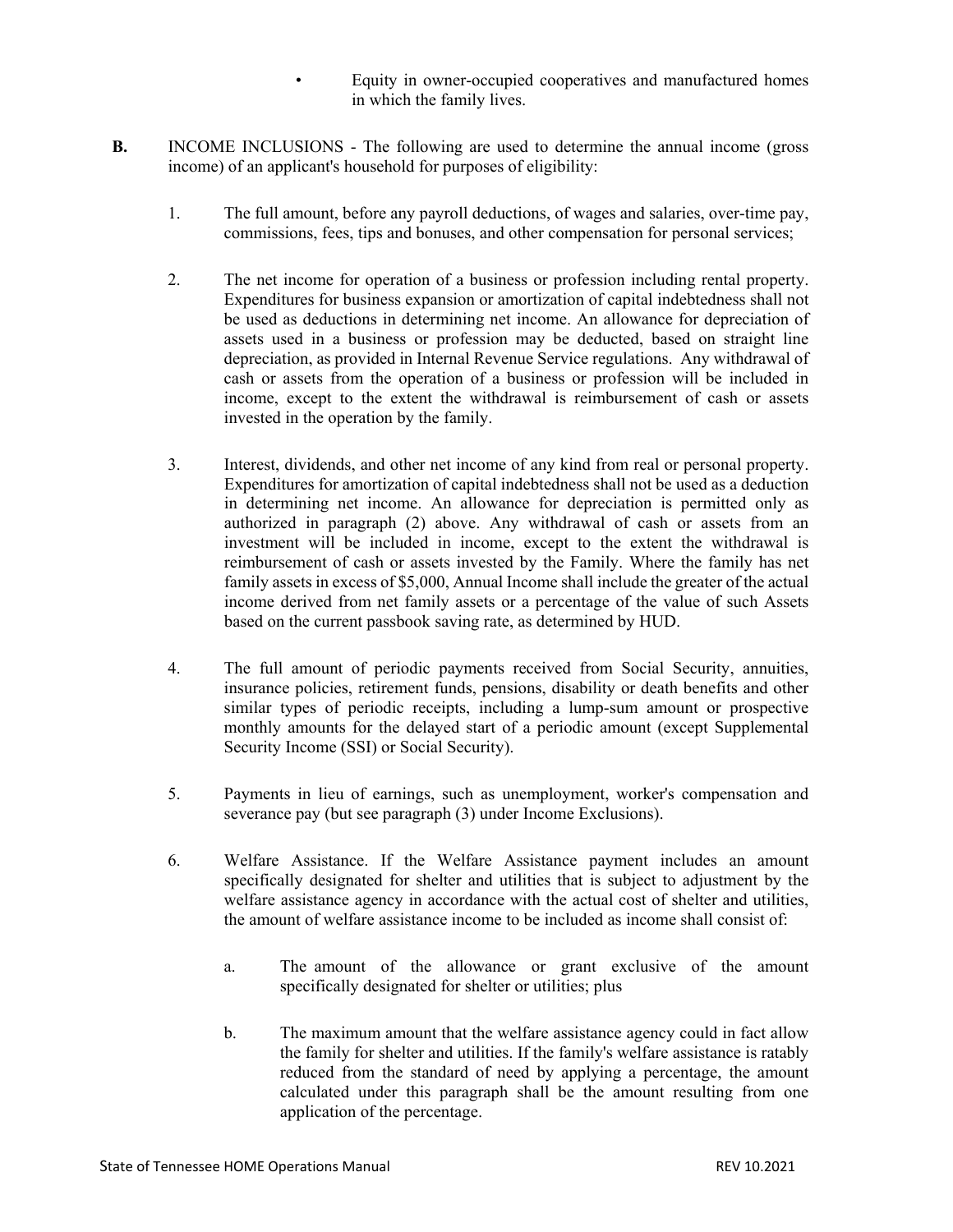- 7. Periodic and determinable allowances, such as alimony and child support payments, and regular contributions or gifts received from persons not residing in the dwelling;
- 8. All regular pay, special pay and allowances of a member of the Armed Forces. (See paragraph (8) under Income Exclusions).
- **C. INCOME EXCLUSIONS** The following are excluded from a household's income for purposes of determining eligibility:
	- 1. Income from employment of children (including foster children) under the age of 18 years;
	- 2. Payments received for the care of foster children or foster adults (usually individuals with disabilities, unrelated to the tenant family), who are unable to live alone;
	- 3. Lump-sum additions to family assets, such as inheritances, insurance payments (including payments under health and accident insurance and worker's compensation), capital gains and settlement for personal or property losses (except for payments in lieu of earnings – see paragraph (5) of Income Inclusions).
	- 4. Amounts received by the family that are specifically for, or in reimbursement of, the cost of medical expenses for any family member;
	- 5. Income of a live-in aide;
	- 6. Certain increases in income of a disabled member of the family residing in HOME assisted housing or receiving HOME tenant-based rental assistance (see 6.12 (7) under Determining Whose Income to Count).
	- 7. The full amount of student financial assistance paid directly to the student or to the educational institution;
	- 8. The special pay to a family member serving in the Armed Forces who is exposed to hostile fire;
	- 9. Temporary, nonrecurring or sporadic income (including gifts);
	- 10. Reparation payments paid by a foreign government pursuant to claims filed under the laws of that government by persons who were persecuted during the Nazi era;
	- 11. Earnings in excess of \$480 for each full-time student 18 years old or older (excluding the head of household and spouse);
	- 12. Adoption assistance payments in excess of \$480 per adopted child;
	- 13. For public housing only, the earnings and benefits to any family member resulting from participation in a program providing employment training and supportive accordance with the Family Support Act of 1988, Section 22 of the 1937 Act, or any comparable federal, state or local law during the exclusion period.
	- 14. Deferred periodic amounts from SSI and Social Security benefits that are received in a lump sum amount or in prospective monthly amounts.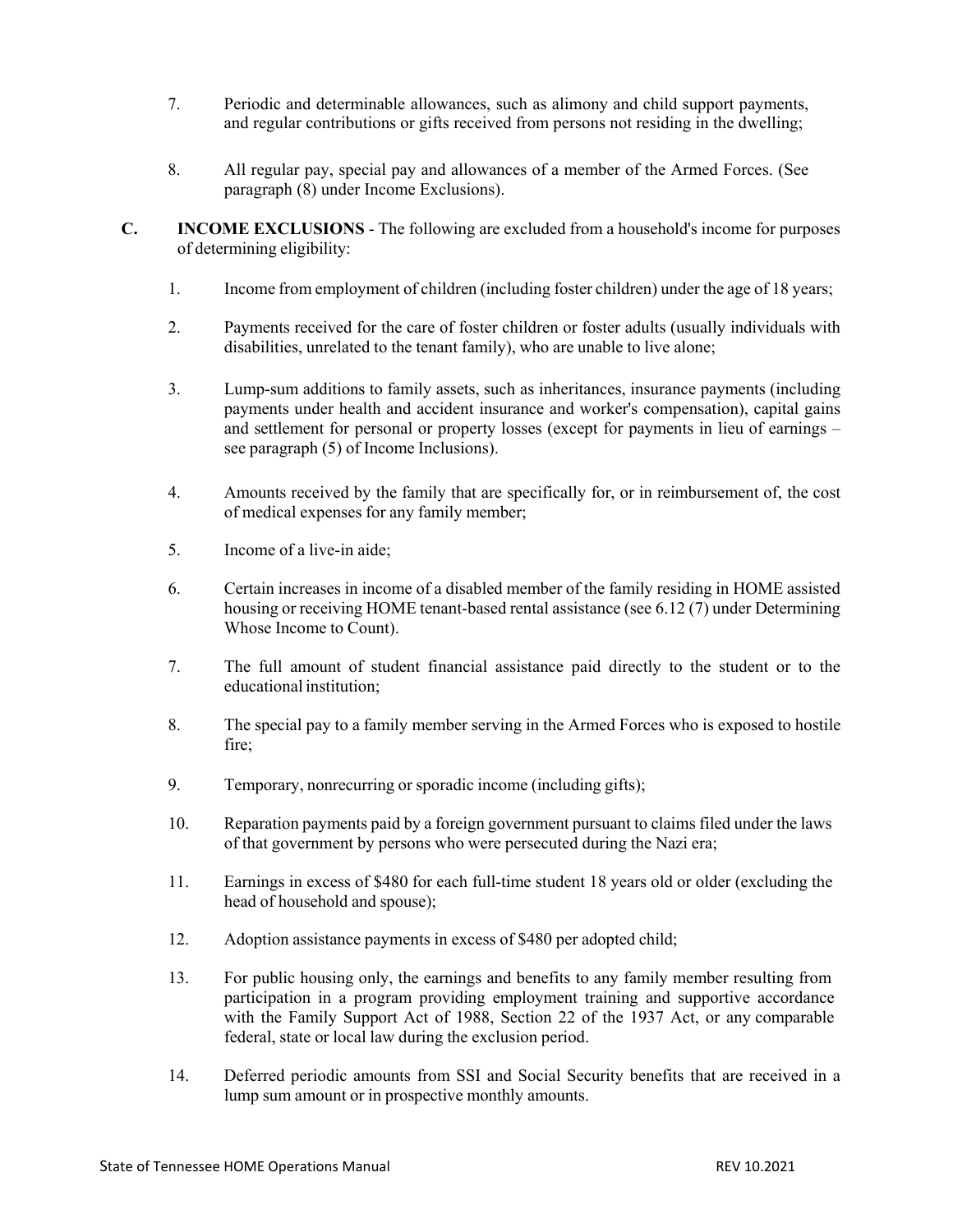- 15. Amounts received by the family in the form of refunds or rebates under state or local law from property taxes paid on the dwelling unit.
- 16. Amounts paid by a state agency to a family with a member who has a developmental disability and is living at home to offset the cost of services and equipment needed to keep this developmentally disabled family member at home.
- 17. Amounts specifically excluded by any other federal statute from consideration as income for purposes of determining eligibility or benefits under a category of assistance programs that includes assistance under any program to which the exclusions apply.
	- a. The value of the allotment provided to an eligible household under the Food Stamp Act of 1977;
	- b. Payments to volunteers under the Domestic Volunteer Service Act of 1973 (employment through VISTA; Retired Senior Volunteer Program, Foster Grandparents Program, youthful offenders incarceration alternatives, senior companions);
	- c. Payments received under the Alaska Native Claims Settlement Act (43 U.S.C.  $1626(a)$ ;
	- d. Income derived from certain sub-marginal land of the United States that is held in trust for certain Indian tribes (25 U.S.C. 259e);
	- e. Payments or allowances made under the Department of Health and Human Services' Low-Income Home Energy Assistance Program (42 U.S.C. 8624(f));
	- f. Payments received under programs funded in whole or in part under the Job Training Partnership Act;
	- g. Income derived from the disposition of funds of the Grand River Band of Ottawa Indians;
	- h. The first \$2,000 of per capita shares received from judgment funds awarded by the Indian Claims Commission or the Court of Claims (25 U.S.C. 1407-1408) or from funds held in trust for an Indian tribe by the Secretary of Interior (25 U.S.C. 117)
	- i. Amounts of scholarships funded under Title IV of the Higher Education Act of 1965 including awards under the Federal work-study program or under the Bureau of Indian Affairs student assistance programs (20 U.S.C. 1087uu);
	- j. Payments received from programs funded under Title V of the Older Americans Act of 1965 (42 U.S.C. 3056(f)).
	- k. Any earned income tax credit refund payments received on or after January 1, 1991, including advanced earned income credit payments;
	- l. Payments received after January 1, 1989 from the Agent Orange Settlement Fund or any other funds established pursuant to the settlement in the In Re Agent Orange product liability litigation MDL No. 381 (E.D.N.Y.)
	- m. The value of any child care provided or arranged (or any amount received as payment for such care or reimbursement for costs incurred for such care) under the Child Care and Development Block Grant Act of 1990 (42 U.S.C. 9858q)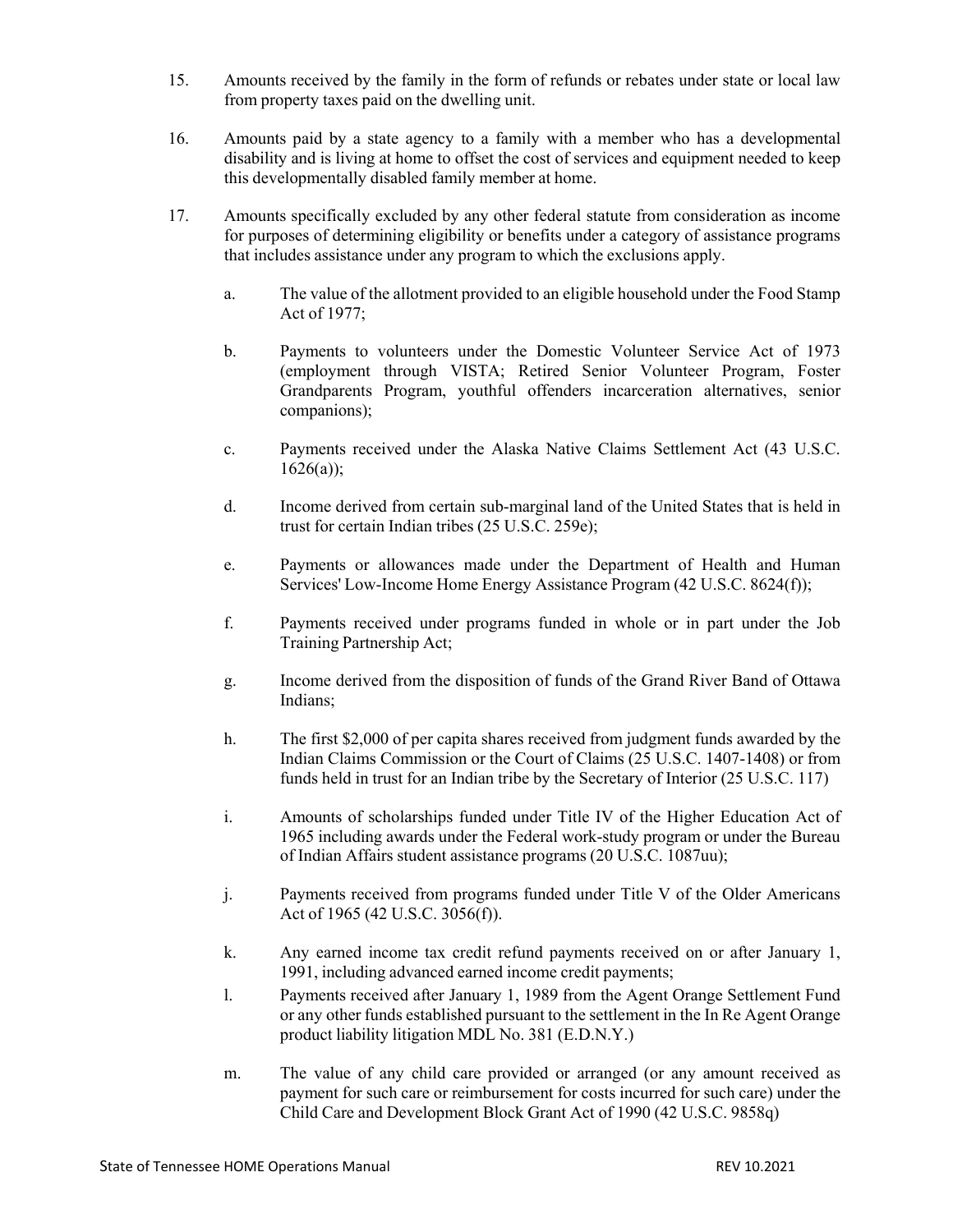- n. Payments received under the Maine Indian Claims Settlement Act of 1980.
- **D. INCOME EXCLUSIONS** The following are excluded from a household's income for purposes of determining eligibility:
	- 1. Income from employment of children (including foster children) under the age of 18 years;
	- 2. Payments received for the care of foster children or foster adults (usually individuals with disabilities, unrelated to the tenant family), who are unable to live alone;
	- 3. Lump-sum additions to family assets, such as inheritances, insurance payments (including payments under health and accident insurance and worker's compensation), capital gains and settlement for personal or property losses (except for payments in lieu of earnings – see paragraph (5) of Income Inclusions).
	- 4. Amounts received by the family that are specifically for, or in reimbursement of, the cost of medical expenses for any family member;
	- 5. For homeowner rehabilitation projects, the date assistance is provided is the date of the rehabilitation contract.
	- 6. For homeownership programs, the income eligibility of the families is timed as follows:
	- 7. In the case of a contract to purchase existing housing, it is the date of the purchase;
	- 8. In the case of a lease-purchase agreement for existing housing or for housing to be constructed, it is the date the lease-purchase agreement is signed; and
	- 9. In the case of a contract to purchase housing to be constructed, it is the date the contract is signed.
- **E. INCOME VERIFICATION** Grantees must verify and retain documentation of two (2) months of income information for each person in the household to determine the household's income. Under the Section 8 Program, there are three forms of verification which are acceptable: thirdparty, review of documents, and applicant certification.
	- 1. THIRD-PARTY VERIFICATION Under this form of verification, a third party (e.g., employer, Social Security Administration, or public assistance agency) is contacted to provide information. Although written requests and responses are generally preferred, conversations with a third party are acceptable if documented through a memorandum to the file that notes the contact person and date of the call.
		- a. To conduct third-party verifications, a Grantee must obtain a written release from the household that authorizes the third party to release required information.
		- b. Third-party verifications are helpful because they provide independent verification of information and permit Grantees to determine if any changes to current circumstances are anticipated. Some third-party providers may, however, be unwilling or unable to provide the needed information in a timely manner.
	- 2. REVIEW OF DOCUMENTS Documents provided by the applicant (such as pay stubs, IRS returns, etc.) may be most appropriate for certain types of income and can be used as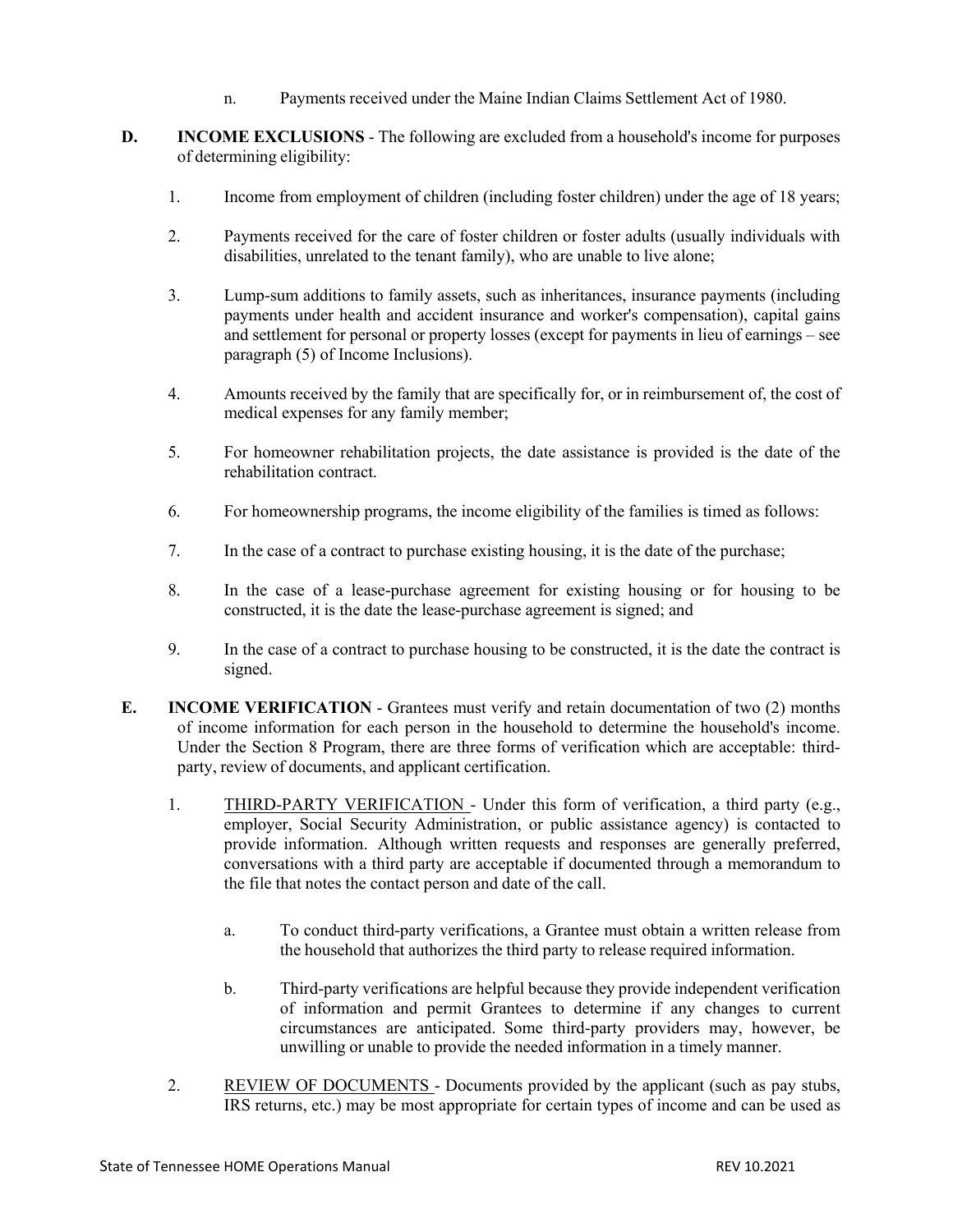an alternative to third-party verifications. Copies of documents should be retained in project files.

Grantees should be aware that although easier to obtain than third-party verifications, a review of documents often does not provide needed information. For instance, a pay stub may not provide sufficient information about average number of hours worked, overtime, tips and bonuses.

3. APPLICANT CERTIFICATION - When no other form of verification is possible, a certification by the applicant may be used. For example, it may be necessary to use an applicant certification for an applicant whose income comes from "odd jobs" paid for in cash.

Applicant certification is the least reliable form of verification and may be subject to abuse. In some cases, the applicant certification can be supplemented by looking at the applicant's past history. The Grantee can review the previous year's income tax return to determine if the current year's income is consistent with activity for the previous year.

- **F. CALCULATION METHODOLOGIES** Grantees must establish methodologies that treat all households consistently and avoid confusion.
	- 1. It is important to understand the basis on which applicants are paid (hourly, weekly or monthly, and with or without overtime). An applicant who is paid "twice a month" may actually be paid either twice a month (24 times a year) or every two weeks (26 times a year).
	- 2. It is important to clarify whether overtime is sporadic or a predictable component of an applicant's income.
	- 3. Annual salaries are counted as Annual Income regardless of the payment method. For instance a teacher receives an annual salary whether paid on a 9- or 12-month period.
- **G. DETERMINING WHOSE INCOME TO COUNT** Knowing whose income to count is as important as knowing which income to count. Under the Section 8 definition of income, the following income *is not counted*:
	- 1. INCOME OF LIVE-IN AIDES If a household includes a paid live-in aide (whether paid by the family or a social service program), the income of the live-in aide, regardless of its source, is not counted. (Except under unusual circumstances, a related person can never be considered a live-in aide);
	- 2. INCOME ATTRIBUTABLE TO THE CARE OF FOSTER CHILDREN Foster children are not counted as family members when determining family size to compare with the Income Limits. Thus, the income a household receives for the care of foster children is not included; and
	- 3. EARNED INCOME OF MINORS Earned income of minors (age 18 and under) is not counted. However, unearned income attributable to a minor (e.g., child support, AFDC payments, and other benefits paid on behalf of a minor) is counted.
	- 4. TEMPORARILY ABSENT FAMILY MEMBERS The income of temporarily absent family members is counted in Annual Income - regardless of the amount the absent family member contributes to the household. For example, a construction worker earns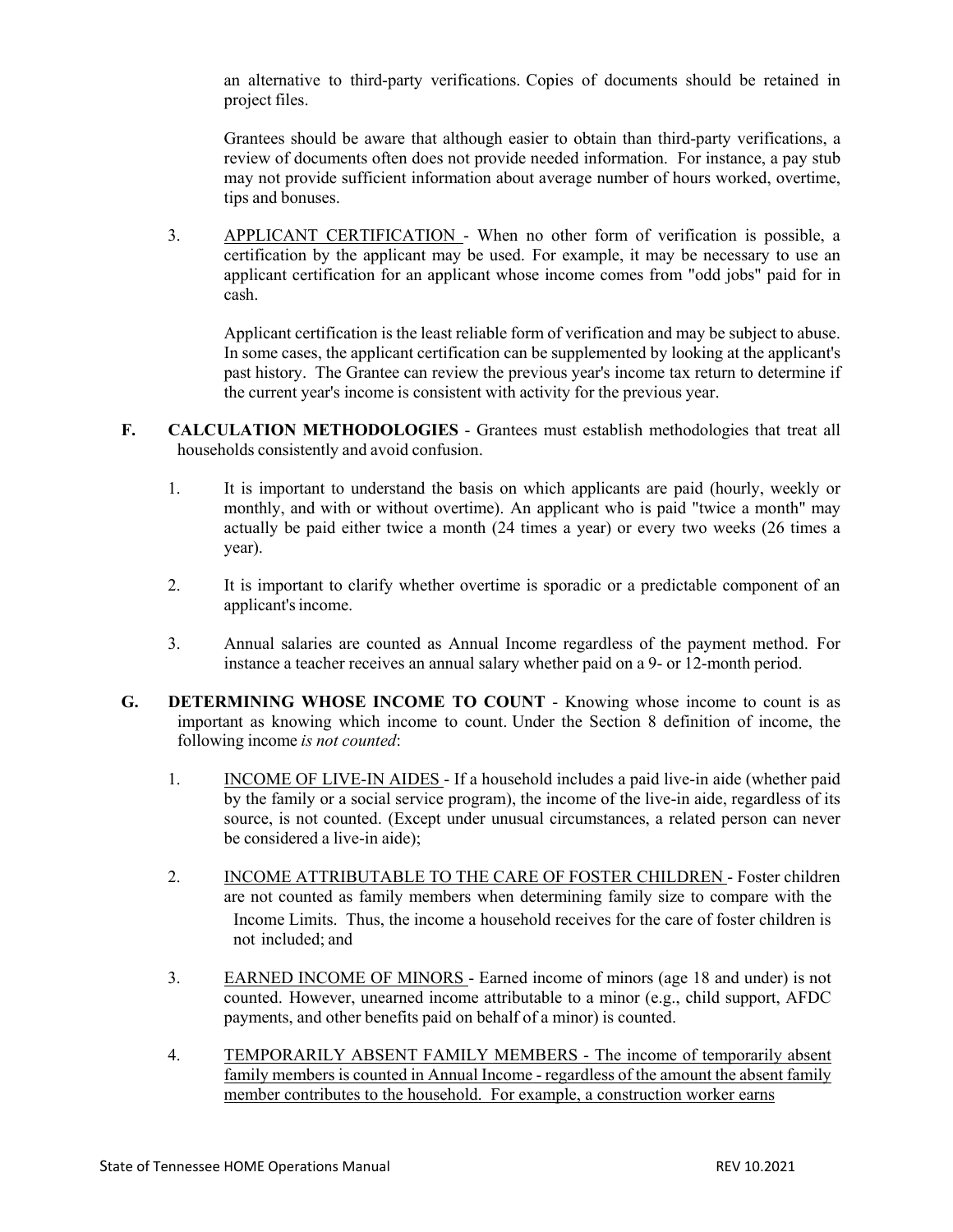- 5. \$600/week at a temporary job on the other side of the state. He keeps \$200/week for expenses and sends \$400/week home to his family. The entire \$600/week is counted in the family's income;
- 6. ADULT STUDENTS LIVING AWAY FROM HOME If the adult student is counted as a member of the household in determining the Income Limit used for eligibility of the family, the student's income must be counted in the family's income. Note, however, that the \$480 limit does not apply to a student who is head of household or spouse (their full income must be counted); and
- 7. PERMANENTLY ABSENT FAMILY MEMBER If a family member is permanently absent from the household (e.g., a spouse who is in a nursing home), the head of household has the choice of either counting that person as a member of the household, and including income attributable to that person as household income, or specifying that the person is no longer a member of the household.
- 8. PERSONS WITH DISABILITES During the annual recertification of a family's income, increases in the income of a disabled member of qualified families residing in HOME assisted housing or receiving HOME tenant- based rental assistance is excluded. 24 CFR 5.61(a) outlines the eligible increases in income. These exclusions from annual income are of limited duration. The full amount of increase to an eligible family's annual income is excluded for the cumulative 12-month period beginning on the date the disabled family member is first employed or the family first experiences an increase in annual income attributable to the employment. During the second cumulative 12-month period, 50 percent of the increase in income is excluded. The disallowance of increased income of an individual family member who is a person with disabilities is limited to a lifetime 48-month period.

# **9 ELIGIBILITY REQUIREMENTS OF PROPERTY TO BE REHABILITATED**

- **A. DEFINITIONS** The following are definitions of the variousterms used with respect to eligibility requirements of the property to be rehabilitated.
	- 1. DWELLING UNIT A single unit providing complete independent living facilities for one or more persons, including permanent provisions for living, sleeping, eating, cooking and sanitation.
	- 2. SINGLE FAMILY A housing unit consisting of living, sleeping, bathing, and food preparation designed for single-family use, although more than one family may be residing therein, if every occupant has access to all areas within the building envelope.
	- 3. SUBSTANDARD A housing unit failing to meet all applicable codes, rehabilitation standards ordinances, and zoning ordinances as set forth by the Community, UPCS as defined by HUD, or as defined by the HOME application.

## **B. ELIGIBILITYCRITERIA**

- 1. The minimum HOME expenditure per unit must exceed \$1,000.
- 2. The maximum HOME expenditure may not exceed the current published maximum subsidy limit as established and published by HUD for the HOME program at the time the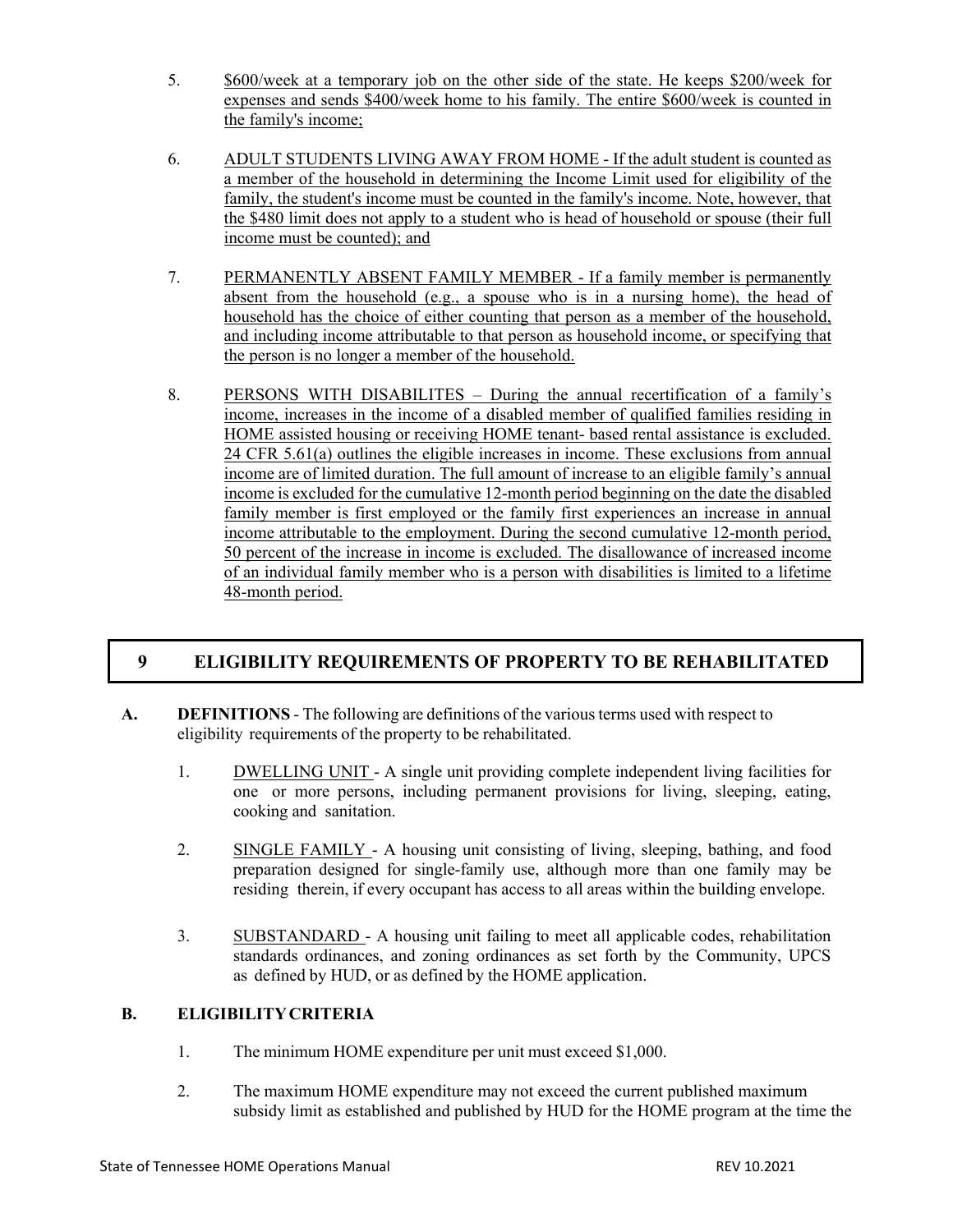agreement with the grantee is entered.

- 3. The dwelling must be located within the designated area as outlined in the application.
- 4. The dwelling unit must be classified assubstandard, based on a written, detailed inspection report by the THDA approved Rehab Coordinator.
- 5. The dwelling unit preferably should not lie within a 100-year floodplain. In the event a dwelling is approved that is within the 100-year floodplain the flood plain must be mitigated by an official flood map revision removing it from the 100 year flood plain or all occupiable spaces including garage and all support systems must be raised a minimum of 12" above the published base flood elevation, and flood insurance must be obtained and/or maintain throughout the compliance period.

## **10. RATING SYSTEM FOR RANKING OF APPLICANTS**

- **A.** The awarding of rehabilitation and reconstruction grants to eligible applicants will be based on a priority list, according to which households are in greatest need for housing assistance. Houses will be rehabilitated or reconstructed in descending order, the household with the most need first, the next household second, and so on until the funds are expended.
- **B.** The rating system is based on points. The most deprived households will have the highest number of points. Information for determination of points is taken from the application (HO-3) submitted by the homeowner. Each application shall be rated according to:

| <b>FAMILY SIZE</b> | 80% INCOME LIMIT <sup>1</sup> |
|--------------------|-------------------------------|
|                    | \$                            |
| 2                  | S                             |
| 3                  | ¢                             |
|                    | \$                            |
| 5                  | \$                            |
| 6                  |                               |
|                    | Ф                             |
|                    |                               |

## **1. INCOME/FAMILYSIZE**

If the income based on family size is less than the stated figure, the household will receive extra points.

If 80% to 99% less Add 70 points If 60% to 79% less Add 60 points If 40% to 59% Add 50 Points If 39% or less Add 20 Points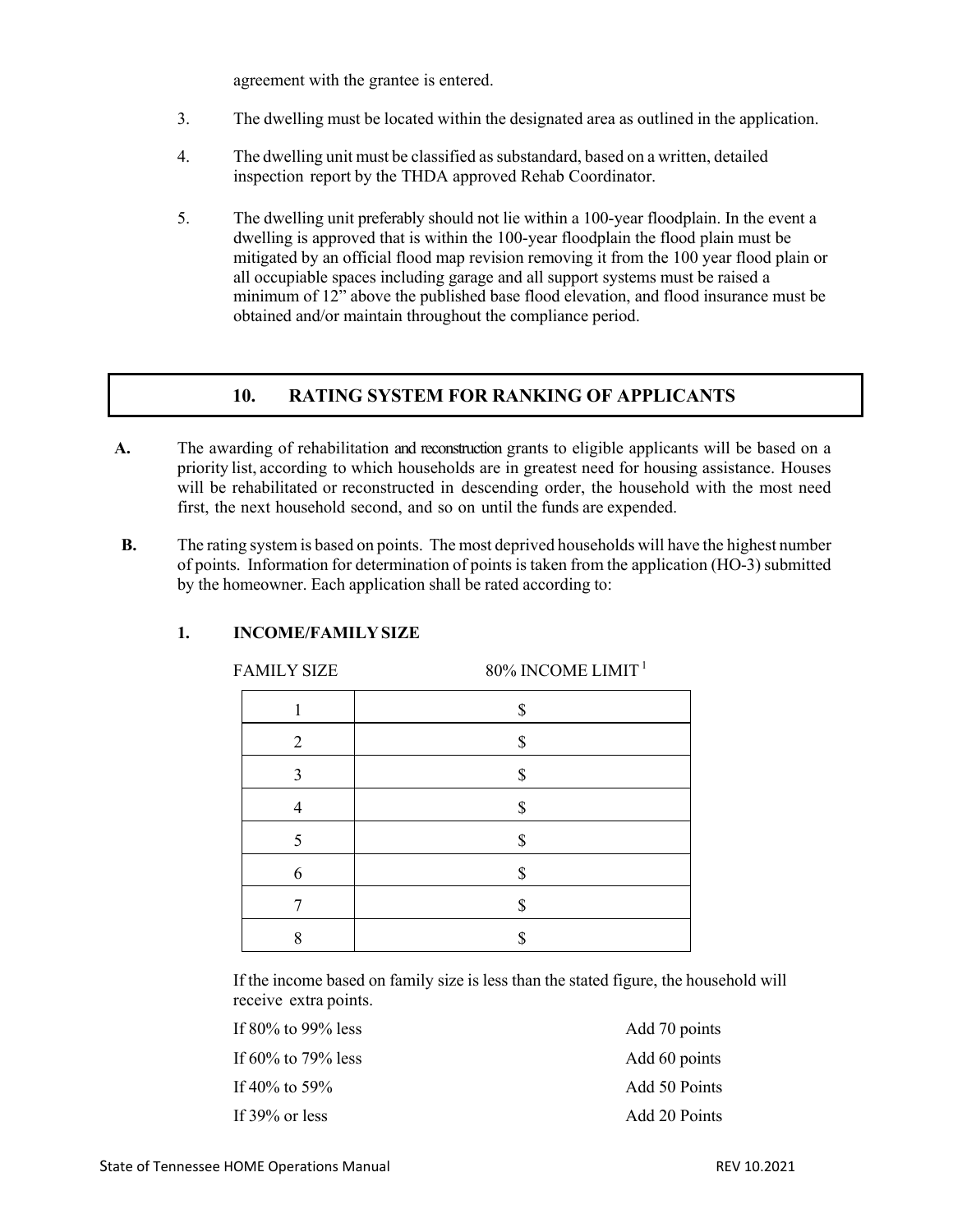Household member receiving disability benefits from Social Security, a pension program, life insurance program, or a total or partial physical impairment which renders the person unable to work. Where there exists reasonable question, a doctor's certification will be used.

#### **5. HEAD OF HOUSEHOLD** 10 Points

Thisis a single head of household (male or female) with children under 18, or a dependent with severe developmental disabilities or severe dementia. This does not apply to a widow/widower living alone.

## **6. NUMBER OF PERSONS 18 OR YOUNGER** 10 Points per person

#### **7. CONDITION OF THE DWELLING STRUCTURE**

### Standard Dwelling No Points

• A standard dwelling is a home with very few or no cosmetic flaws. No structural or major systems that are damaged, deteriorated or non-functioning and a minimum of one of more code deficient items.

Substandard Dwelling 15 to 29 Points

• A substandard dwelling is a home with a few cosmetic flaws, no structural flaws, and 1 or more major systems that are deteriorated or not functioning properly with a minimum of 1 or more code deficient items.

Dilapidated Structure 30 to 50 Points

## <sup>1</sup> Annual Income Limit Figures available from HUD/THDA

#### **2. NUMBER IN HOUSEHOLD**

| 1 Person Household | 5 Points  |
|--------------------|-----------|
| 2 Person Household | 10 Points |
| 3 Person Household | 20 Points |
| 4 Person Household | 25 Points |
| 5 Person Household | 30 Points |
| 6 Person Household | 35 Points |
| 7 Person Household | 40 Points |
| 8 Person Household | 45 Points |

**3. NUMBER OF ELDERLY** 10 Points per person

**4. NUMBEROFHANDICAPPED/DISABLED** 10 Points per person

For each household member at least 62 years old at the time of application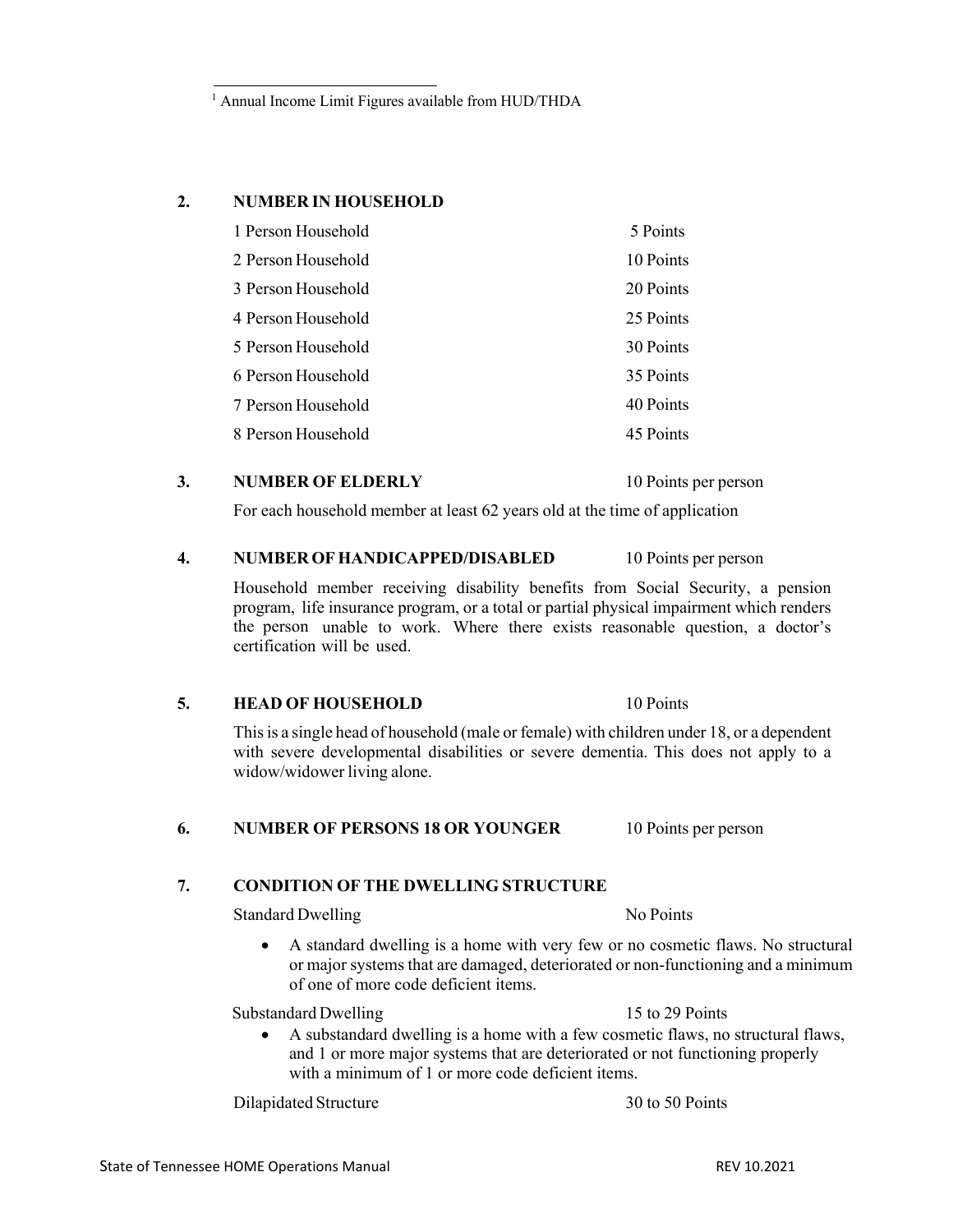• A Dilapidated Structure is a home with multiple cosmetic flaws, some structural flaws, but functioning and has multiple major systems that are non-functioning as designed with multiple code deficient items.

Life Threatening 50 Points

• A Life Threatening Structure is a home with multiple cosmetic flaws, structural flaws caused by deterioration, rotting, or wood destroying insects. There are multiple major systems that do not work, causing an unsafe structure for life, and health, such as no water, sewer or electric systems. This home could collapse or be destroyed by a major event of weather or man-made activity such as fire and is likely qualified for condemnation.

# **11. TERMS, CONDITIONS AND CONSIDERATIONS FOR GRANTS**

- **A. DETERMINATION OF THE AMOUNT OF THE GRANT -** The amount of a rehabilitation or reconstruction grant that an applicant may receive will not exceed:
	- 1. The actual and approved cost of the repairs and improvements necessary to make the dwelling conform to the housing standards adopted by the Grantee and THDA.
	- 2. The amount and structure of the grant must be consistent with the application submitted to THDA.
	- 3. When the applicant is furnishing supplementary funds from other sources, evidence that actual funds are available will consist of verification and documentation by the Grantee that the applicant has deposited the required amount in the appropriate escrow account. Such deposit must be made before the grant application and any construction work can begin.
- **B. STRUCTURE OF FINANCIAL ASSISTANCE -** HOME funds are used to make forgivable grants to property owners to cover the full cost of the needed rehabilitation or reconstruction work.
	- 1. To prevent homeowners from simply selling the property and profiting from the HOME funded improvements, the owners must repay the program if they sell the property within the compliance period. Part of the owner's obligation is forgiven each year they live in the rehabilitated unit.
	- 2. Repayment of the REHABILITATION grant over a five year affordability period shall be based on a twenty percent (20%) reduction of the amount to be repaid per full year with amounts of less than one year being prorated by days used, according to the following schedule:

| Year One          | 100% Repayment |
|-------------------|----------------|
| After one year    | 80% Repayment  |
| After two years   | 60% Repayment  |
| After three years | 40% Repayment  |
| After four years  | 20% Repayment  |
| During Year five  | 0% Repayment   |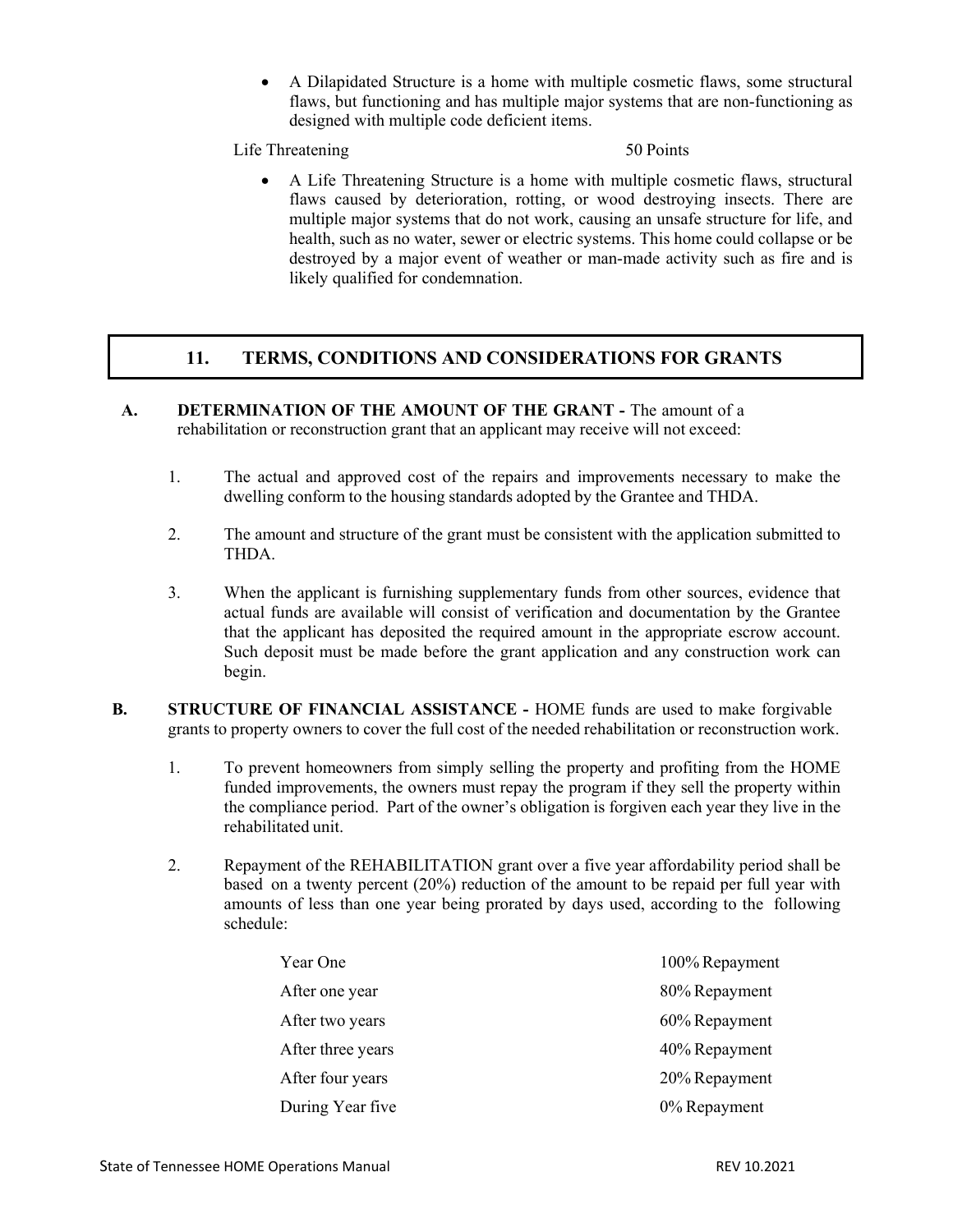3. Repayment of the RECONSTRUCTION grant over a fifteen year affordability period shall be based on a six and 67/100 percent (6.67%) reduction of the amount to be repaid per full year with amounts of less than one year being prorated by days used, according to the following schedule:

| Year One             | 100% Repayment                    |
|----------------------|-----------------------------------|
| Year Two             | 93.3% Repayment                   |
| <b>Year Three</b>    | 83.63% Repayment                  |
| Year Four            | 79.96% Repayment                  |
| Year Five            | 73.29% Repayment                  |
| Year Six             | 66.62% Repayment                  |
| Year Seven           | 59.95% Repayment                  |
| Year Eight           | 53.28% Repayment                  |
| <b>Year Nine</b>     | 46.61% Repayment                  |
| Year Ten             | 39.94% Repayment                  |
| Year Eleven          | 33.27% Repayment                  |
| Year Twelve          | 26.60% Repayment                  |
| Year Thirteen        | 19.93% Repayment                  |
| Year Fourteen        | 13.26% Repayment                  |
| After fourteen years | 6.59% Repayment                   |
| During Year Fifteen  | <b>Prorated Balance Repayment</b> |

- 4. The property owner must sign a Grant Agreement, Grant Note and a Deed of Trust. The Deed of Trust secures the Grant Note by placing a lien against the property and is activated if the owner attempts to sell within the compliance period.
	- a. If ownership of the property is in the form of a life estate, all owners of the property as well as the person with the life estate must sign the Grant Note and the Deed of Trust.
	- b. If the property has been inherited by multiple owners not of whom reside in the property, all of the owners must sign the Grant Note and Deed of Trust.
	- c. Grantees and administrators should consult their agency or community general counsel if there are questions.
- 5. In cases of death, THDA does not require repayment as long as the ownership of the property passes to the heirs. The heirs may occupy the unit, rent it or let it sit empty, without triggering the repayment clause. However, if the heirs sell the property, or if the property is sold with monetary gain by any actions of a court to settle outstanding claims or settle the estate, the grant must be repaid to THDA, less any forgivable portion.
- **C. OTHER GRANT CONDITIONS -** Specific terms and conditions are incorporated in the grant application and the contract documents. The applicant agrees to: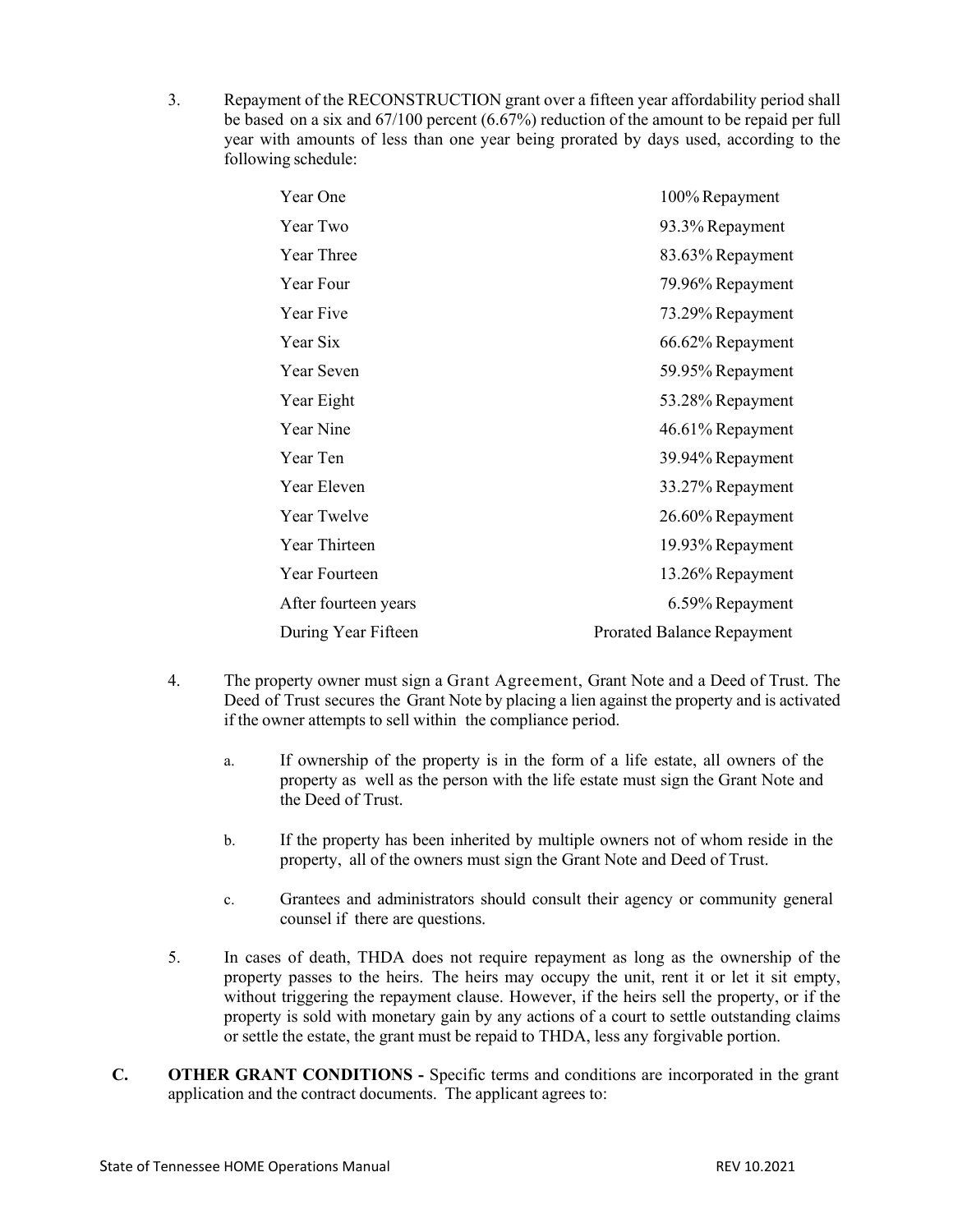- 1. Allow inspection by the Grantee and/or THDA of the property whenever the Grantee and/or THDA determines that such inspection is necessary.
- 2. Furnish complete, truthful and proper information as needed to determine eligibility for receipt of grant money.
- 3. Permit the contractor to use, at no cost, reasonable existing utilities such as gas, water and electricity which are necessary to the performance and completion of the work.
- 4. Cooperate fully with the Grantee and the contractor to insure that the rehabilitation work will be carried out in a timely manner. Provide a safe, secure, and non-hostile environment.

# **12. ELIGIBLE REHABILITATION ACTIVITIES**

- **A. INTRODUCTION -** A rehabilitation grant may be made only to cover the cost of rehabilitation necessary to make a dwelling unit conform to the UPCS and applicable code adopted by the jurisdiction in which the property is located and consistent with the application submitted to THDA.
	- 1. REHABILITATION: The maximum allowable HOME funds per Homeowner Rehabilitation unit are capped by the HOME subsidy limits, which are established by HUD and cannot be exceeded.
	- 2. All units built prior to 1978 require a lead-based paint (LBP) inspection. If hazards are identified, a risk assessment by a qualified risk assessor is required. If the risk assessment of a pre-1978 unit discloses no lead, then the cap for rehabilitation costs is capped by the HOME subsidy limit.
	- 3. If the risk assessment for a pre-1978 unit reveals the presence of lead-based paint and the estimated rehabilitation costs are less than \$25,000, interim control/lead safe-work practices will apply and the maximum HOME subsidy for rehabilitation hard costs is limited to \$25,000.
	- 4. If the risk assessment for a pre-1978 unit reveals the presence of lead-based paint and the estimated rehabilitation costs exceed \$25,000, then abatement using a qualified abatement contractor and will be required to provide assistance up to the HOME subsidy limits.
	- 5. Manufactured units are eligible for HOME-funded rehabilitation including reconstruction.
- **B. RECONSTRUCTION HOUSING –** Prior to authorizing new dwellings under the "Reconstruction" provisions of the HOME program, the Grantee must determine if reconstruction is the more cost effective use of HOME funds. The offer by the Grantee to reconstruct a home is a voluntary offer.
	- 1. When reconstruction is recommended, a completed HO-7 or entry of equivalent information in THDA's GMS management system, along with required supporting documentation and photographs, must be submitted to THDA for review. If THDA concurs with the determination, written permission to proceed will be provided.
- **C. REPLACEMENT HOME GUIDELINES –** The intent of a reconstruction activity is to provide assistance to homeowners who might not otherwise be helped due to the prohibitive cost of rehabilitating their existing home. A replacement home, if deemed the most cost-effective solution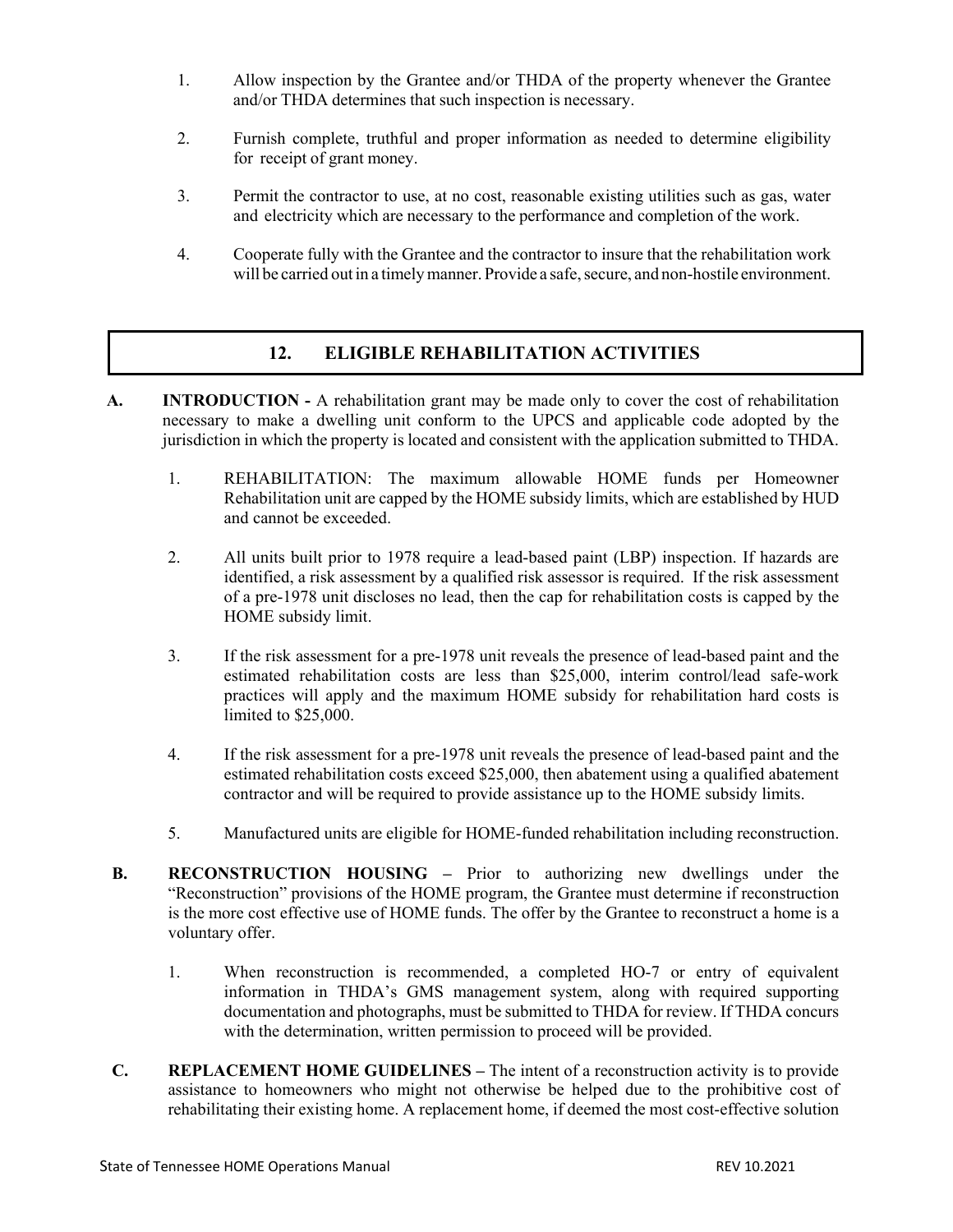to the housing deficiencies, shall be prescribed by the grantee.

- 1. Rehabilitation spending beyond seventy five percent of the pre-determined after Rehabilitation Value on an existing home is not authorized if a replacement home is refused by the homeowner without prior written approval. THDA may grant a waiver of this provision on a case by case basis where removal of the existing structure would cause undue emotional hardship to the homeowner, negatively impact the architectural character of the neighborhood or have a negative impact on the historic designation of the structure or neighborhood.
- 2. A replacement home does not necessarily have to meet the same requirements as the existing home in terms of square footage, number of bedrooms/ bathrooms or other design/ amenity considerations.
- 3. The replacement home must provide all permanent residents of the home with safe, decent and sanitary housing within the terms of the 2018 International Residential Code for Oneand Two-Family Dwellings, and/or local codes, as applicable.

## **D. ELIGIBLE COSTS**

- 1. EXISTING CODE VIOLATIONS Costs which can be included in rehabilitation grants are the costs of correcting existing housing code violations which have been determined by a qualified project inspector and formalized in an individualized housing report.
- 2. INCIPIENT CODE VIOLATIONS An incipient violation exists if at the time of inspection an element in the structure which, due to age, deterioration, wear, or normal usage will deteriorate within the life of the grant period and thus become a code violation. Costs to correct these potential violations are eligible costs.
- 3. PERMITS AND FEES Rehabilitation funds may be used to cover the cost of building permits and related fees required to carry out the proposed rehabilitation work. However, since the rehabilitation contract documents will require the contractor to pay them, these costs ordinarily would be included in the contract amount. Recording and filing fees are eligible costs.
- 4. EQUIPMENT Rehabilitation funds may provide for the repair or purchase and installation of certain basic equipment necessary for the maintenance of the household in a safe, decent, sanitary condition, and in good repair. These include such items as a furnace, water heater, electrical and sanitary fixtures, kitchen range, refrigerator, dish washer, cabinets and sinks. Purchase and installation is acceptable if there is no such equipment in the dwelling or if the existing equipment is unsafe, unsanitary or non-functional. There is a \$1,000 maximum expenditure (including taxes and delivery) for a kitchen range, a \$650 maximum expenditure (including taxes and delivery) for a dishwasher, a \$1000 maximum expenditure (including taxes and delivery) for a refrigerator. These appliances must be Energy-Star rated where available.
- 5. HANDICAPPED Special alterations or costs related to making the dwelling more convenient or accessible for physically challenged persons are eligible costs. All work performed in these units must comply with all applicable codes as well as all Federal and State regulations.
- 6. LEAD-BASED PAINT All costs associated with the reduction of lead-based paint hazards must comply with 24 CFR 92.355.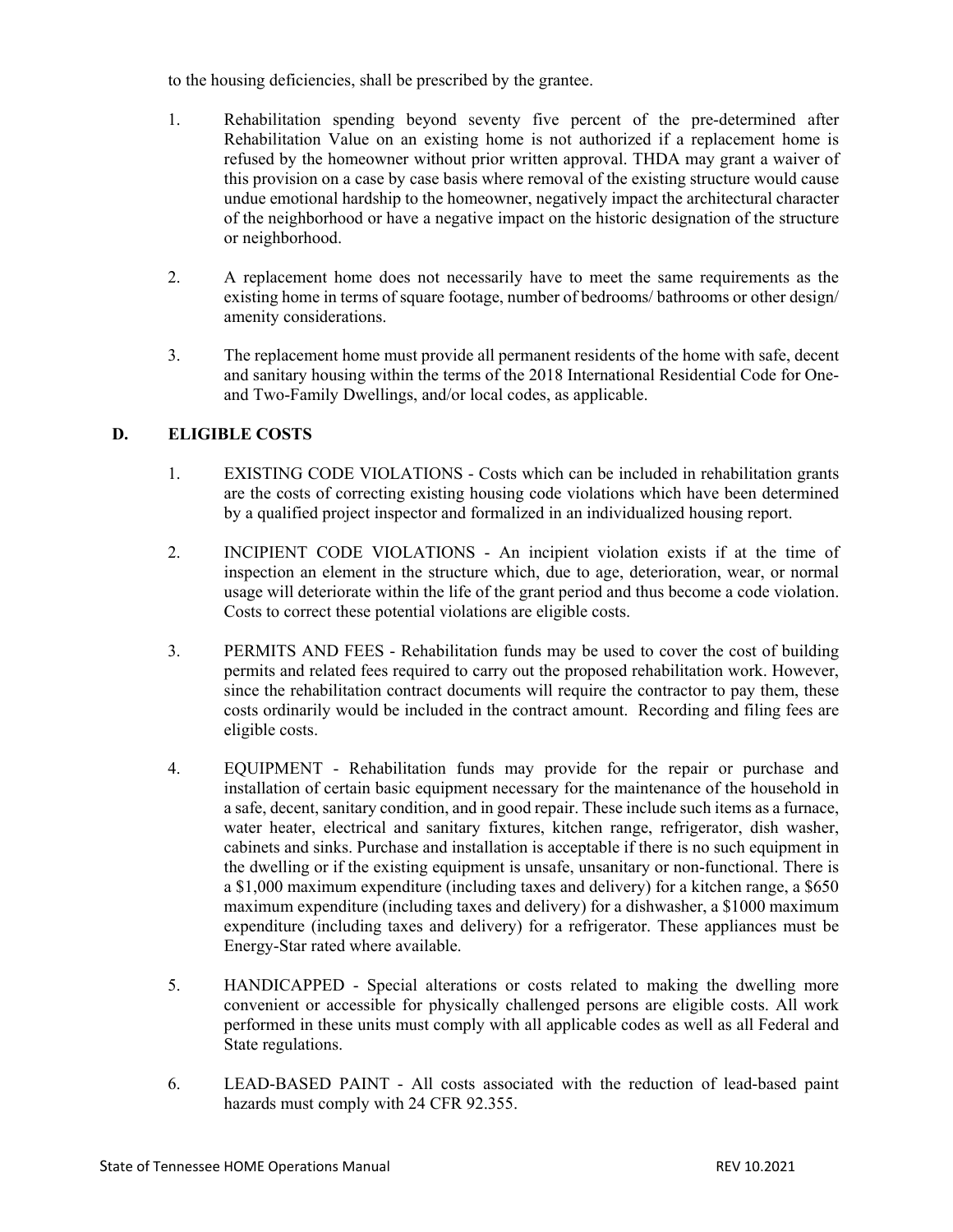- 7. DEMOLITION OF EXISTING STRUCTURES AND UTILITY CONNECTIONS All costs related to the demolition of existing structures and to provide utility connections are to comply with 24 CFR 92.206(a)(3). Demolition is only eligible if it is a part of a HOME reconstruction project or for the removal of an unsafe addition or out building, on the same lot, associated with either a HOME reconstruction or rehabilitation project.
- 8. EXTERIOR PAINTING Exterior painting is an eligible cost when it is necessary to maintain a weatherproof exterior on the dwelling.
- 9. GUTTERS Gutters are an eligible cost when rehabilitating the exterior of a unit or when reconstructing a unit.
- 10. OTHER COSTS Rehabilitation costs not specifically required by the housing rehabilitation standards found necessary to be decent, safe, sanitary, and in good repair for the general welfare of the occupants of the structure may be considered for eligibility, with prior consent of the Grantee's governing body and THDA, as well as any other cost as outlined in 24 CFR 92.206.

## **E. INELIGIBLE COSTS**

- 1. Renovation of dilapidated out buildings.
- 2. Appliances not specifically listed in eligible costs or required by code standards.
- 3. Materials, fixtures, equipment, or landscaping of type or quality that exceeds that customarily used in the locality for properties of the same general type as the property to be rehabilitated.
- 4. All items outlined in 24 CFR 92.214.

# **13. HOUSING REHABILITATION SPECIFICATIONS**

- **A. INTRODUCTION** This section sets forth the responsibilities of the Grantee for determining the rehabilitation work necessary to bring a dwelling into compliance with the UPCS and applicable code adopted by the State, county or city and with the objective of the program as proposed in the application submitted to THDA. The Grantee will:
	- 1. Inspect the property and prepare an inspection list noting UPCS and code deficiencies.
	- 2. Conduct lead-based paint testing/risk assessment to identify lead-based paint hazards.
	- 3. Conduct Termite Testing, except on houses that will be reconstructed, and identify any termite presence, damage or risk.
	- 4. Consult with and advise the owner of the work to be done and the availability of a rehabilitation grant.
	- 5. Prepare a work write-up and cost estimate as a basis for the rehabilitation grant and for the bid process in contracting for rehabilitation work and lead-paint hazard reduction activities.
- **B. PROPERTY REVIEWS** The THDA approved Rehab Coordinator must conduct: (1) an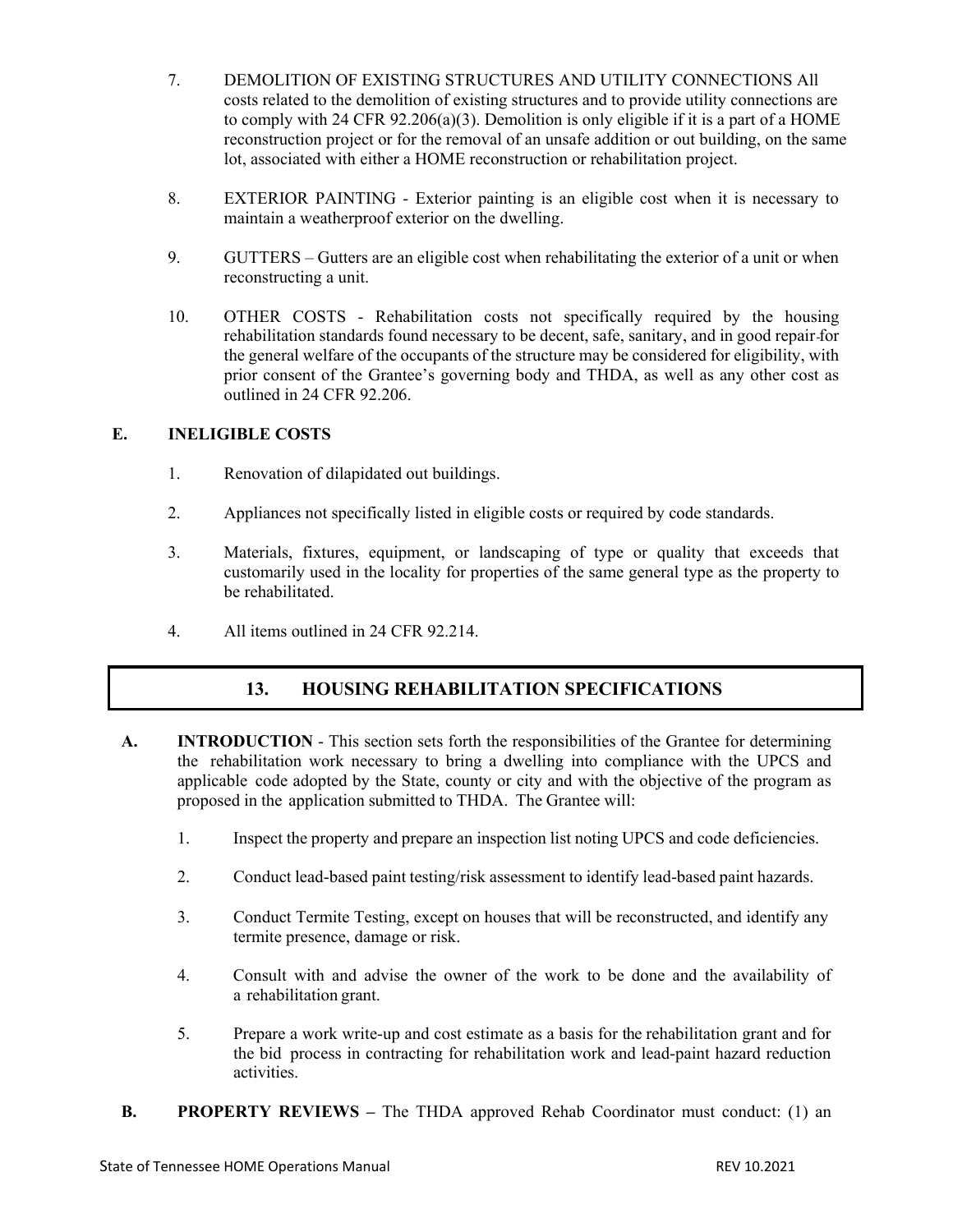initial review of the property to determine the deficiencies that must be addressed, (2) a minimum of a 50% progress review to monitor construction progress and (3) a final review to certify that work is completed in accordance with the approved work write up and any applicable change orders. In addition, a final codes inspection must be conducted by a state certified residential building code official. A certificate of compliance by the local codes official or representative of the State Fire Marshal's Office must be submitted to THDA with the Rehab Coordinator's final property review.

- **C. WORK WRITE-UP AND COST ESTIMATE** The work write-up and cost estimate is a statement based on the initial inspection, termite inspection and lead-based paint testing/risk assessment. It itemizes separately all the rehabilitation work and the lead hazard reduction activities to be done on the dwelling and includes an estimate of the cost of each item. The cost estimate will be reasonable, reflect prevailing labor and material costs, and reflect a reasonable profit & overhead costs for the contractor. The work write-up and estimate must be reviewed and approved by THDA before presenting it to the homeowner/ applicant.
	- 1. DUAL-USE OF WORK WRITE-UP & COST ESTIMATE (HO-6A) or HO-6B) or equivalent in THDA's GMS system - The work write-up will be detailed and specific in style. Each item will be identified as correcting a UPCS and/or code violation, meeting a code requirement, reducing lead-based paint hazards, or as an eligible cost under the grant. This same work write-up with the cost estimate removed will serve as part of the scope of work and specificationsfor the construction bidding and contract documents.
	- 2. ITEMIZING COSTS Each item, definable feature of work and its estimated cost will be identified in the work write-up as either correcting a UPCS deficiency, meeting a code requirement, reducing lead-based paint hazards, or another eligible cost under the grant. This will be done on the work write-up by entering the cost estimatesin a columnar arrangement.
	- 3. OWNER PREFERENCE A work write-up need not contain details that have no significant effect on cost. The term "to be selected by owner" may be used appropriately.
- **D. CONSULTATION WITH HOMEOWNER/APPLICANT** The Grantee will consult with the prospective applicant on the work write-up and cost estimate. The Grantee will advise the applicant that only work that is directed toward correcting a UPCS and code violation, meeting a code requirement, or that is an eligible activity can be funded by the grant. The homeowner must understand that "cosmetic only improvements" are not eligible for funding. The final work write-up (without costs) will be used by contractors for determining their bids and incorporated into the rehabilitation contract documents which the homeowner and contractor will sign. The homeowner should initial each page and sign the last page of the write-up.
- **E. CLEARLY WRITTEN SPECIFICATIONS** The work write-up will be written so that it provides a clear detailed understanding of the nature and scope of the work to be done and a basis for carefully determined bids and proposals from contractors. The homeowner shall have a clear understanding of the nature and scope of the work to be done and any limitations that may exist.
	- 1. Each specification will show the nature and location of the work and the quantity and type of material required. The specifications are to comply with THDA's Minimum Design Standards for New Construction, Reconstruction & Rehabilitation of Single Family, Manufactured & Multifamily Housing Units.
	- 2. The specifications will refer to manufacturer's brand names or association standards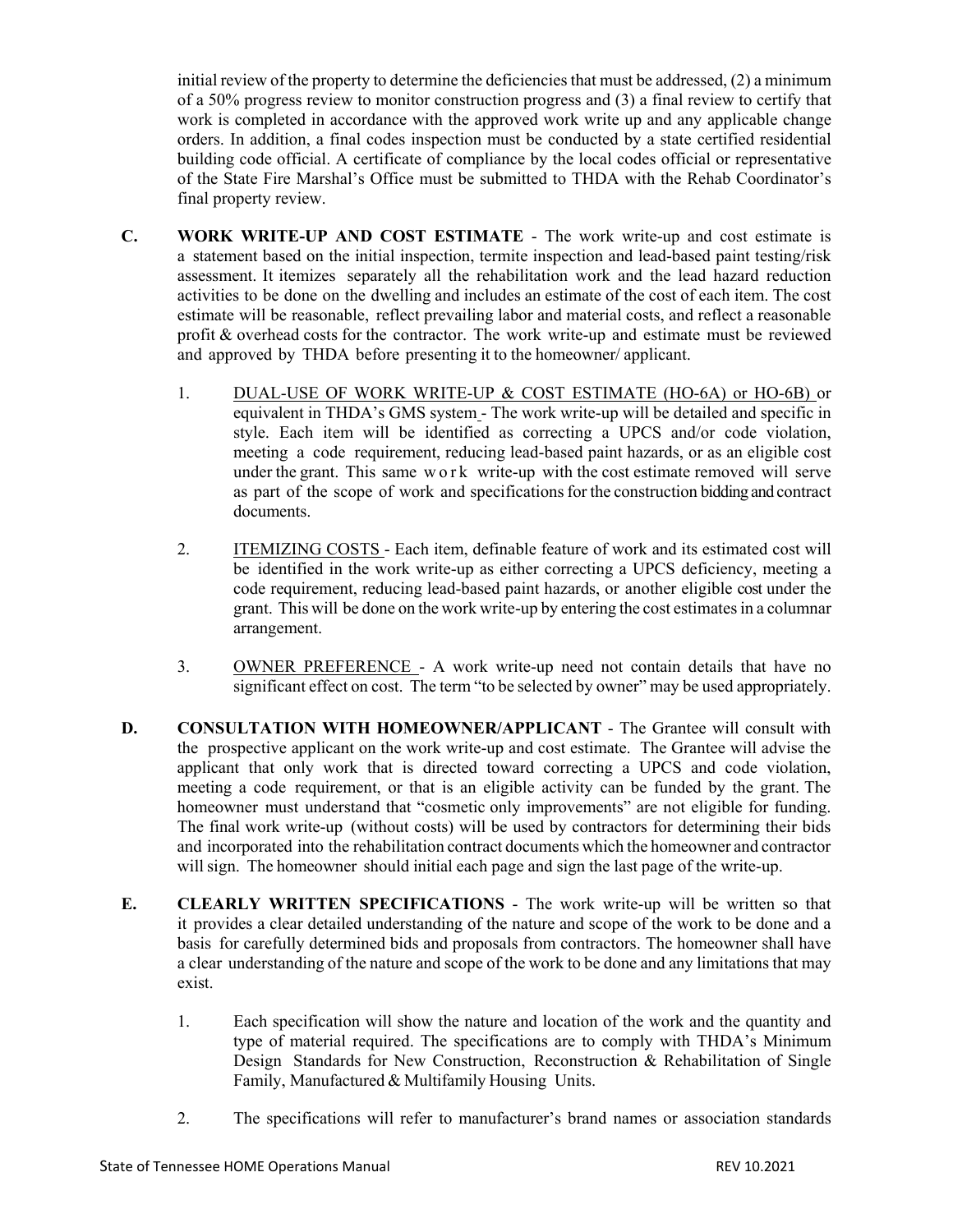to identify quality of material and equipment, and may make provision for acceptable substitutes of equal or greater value or quality and brand name requirements may be included in the "General Conditions and Specifications" and indicated by reference in the work write-up.

# **14. CONTRACTING FOR REHABILITATION WORK**

- **A. INTRODUCTION** This section sets forth requirements and procedures with respect to the construction contracts for housing rehabilitation financed through a rehabilitation grant. Rehabilitation work will be undertaken only through a written contract between the contractor and the property owner receiving the grant.
	- 1. FORM OF CONTRACT The construction contract will consist of a single document signed by the contractor and the property owner, following approval of the grant application. It will contain a bid, the Grantee's General Conditions and Specifications by reference, the work write-up which specifies the work to be done, and the existing UPCS and code violations.
	- 2. USE OF ALTERNATES The document prepared by the Grantee may contain alternates by which each bidder may increase or decrease the lump sum contract price, if the alternates are later accepted as part of the work to be performed.
	- 3. PROCUREMENT OF BIDS The Grantee will adhere to all federal, state and local procurement requirements including advertising openly and publicly for bids and encouraging minority and female owned firms to bid on its projects.
- **B. GENERAL CONDITIONS** The bid package will contain the following:
	- 1. The address, time and date by which the bid should be submitted by the contractor.
	- 2. A provision that the bid be accepted by the homeowner within a specified length of time.
	- 3. A provision that the contractor start work within a specified length of time.
	- 4. A statement concerning the acceptability of progress payments.
	- 5. A provision that final payment on the contract amount will be made only after final inspection, acceptance of all work by the Grantee and the homeowner, and afterthe Grantee receives the contractor's final invoice release of liens and warranty, and claims for liens by subcontractors, laborers and material suppliers for completed work or supplied materials.
	- 6. Provisions that the contractor will be required to:
		- a. Obtain and pay for all permits and licenses necessary for the completion and execution of the work and labor to be performed.
		- b. Perform all work in conformance with UPCS, and applicable codes, as well as lead-based paint regulations and requirements, whether or not covered by specification and drawings for the work.
		- c. Keep the premises clean and orderly during the course of the work and remove all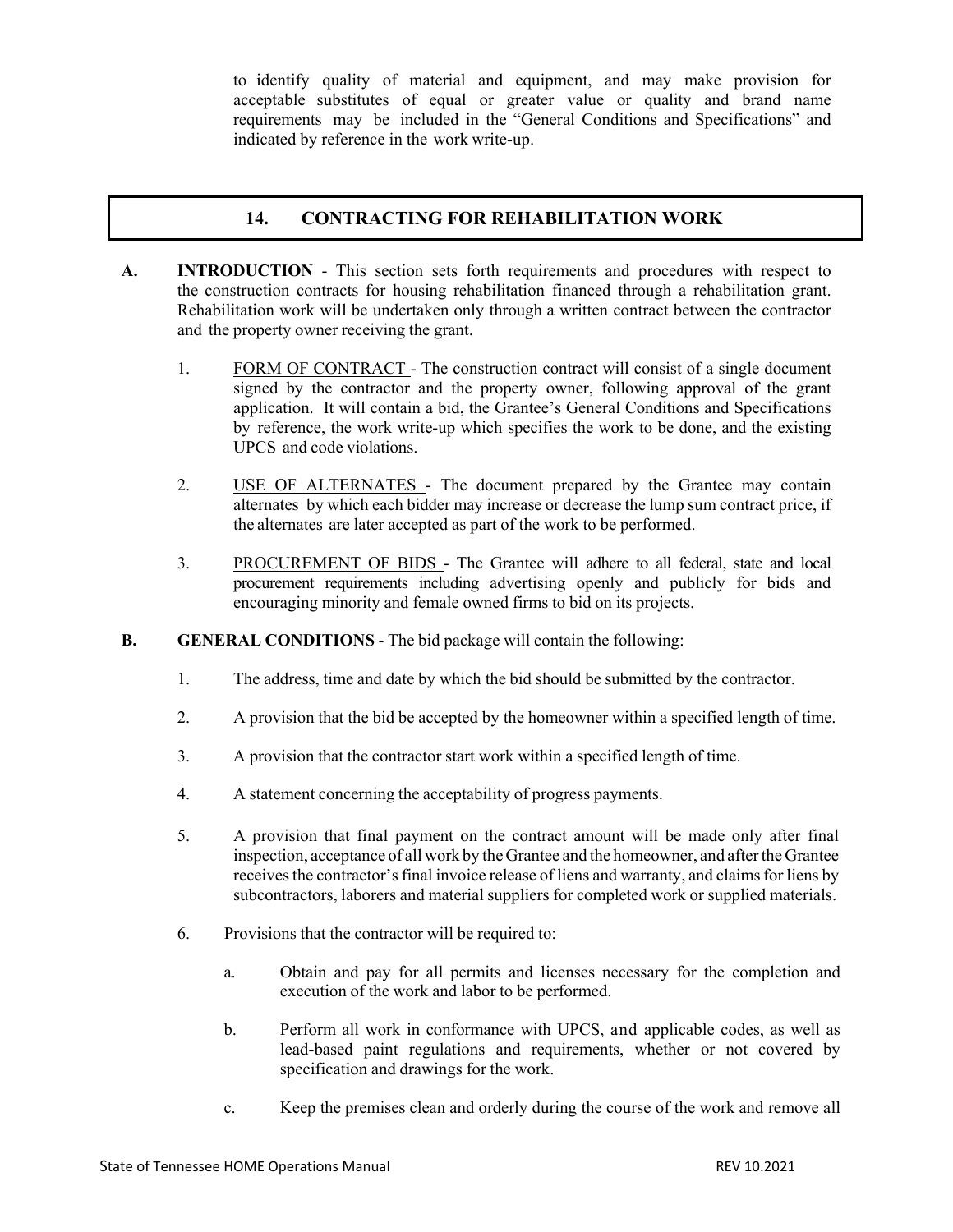debris at the completion of the work. Materials and equipment that have been removed and replaced as part of the work shall belong to the contractor, unless specifically stated otherwise within the work write-up.

- d. Not assign the contract without written consent of the Grantee and homeowner.
- e. Guarantee the work performed for a period of one year from the date of final acceptance of all work required by the contract. Furthermore, furnish the homeowner, in care of the Grantee, with all operations and maintenance manuals, manufacturers and suppliers written guarantees and warranties covering materials and equipment furnished under the contract.
- f. Include a statement as to whether the premises are to be either occupied or vacant during the course of construction work.
- g. A provision that the contractor may reasonably use existing utilities without payment during the course of the work.

### **C. INSURANCE**

- 1. The contractor shall carry or require that there be carried Workman's Compensation Insurance for all his employees and those of his subcontractors engaged in work at the site in accordance with Tennessee State Workman's Compensation Laws.
- 2. The contractor shall carry or require that there be carried Manufacturer's and Contractor's Public Liability Insurance. This insurance will be in an amount not less than \$100,000 for injuries including accidental death to any one person for one accident, and to protect the contractor and subcontractors against claims for injury or death of one or more persons because of accidents which may occur or result from operations under the contract. Such insurance shall cover the use of all equipment, including but not limited to, excavating machinery, trenching machines, cranes, hoists, rollers, concrete mixers, and motor vehicles in the construction of the rehabilitation embraced in their contract.
- 3. The contractor shall carry during the life of the contract Property Damage Insurance in an amount of not less than \$100,000 to protect him and his subcontractors from claims for property damage which might arise from operations under their contract.
- 4. Before commencing work, the contractor shall submit evidence of coverage required to the Grantee. A certificate of insurance shall be presented as the evidence.
- **NOTE** The Grantee is advised to consult with its attorney to insure that the extent, limit and amount of contractor's insurance is consistent with the scope of the project and current State law.
- **D. WORK WRITE-UPS, SPECIFICATIONS AND DRAWINGS** The work write up (Independent Cost Estimate) must include photographs of each deficiency to be addressed as well as all sides of the exterior of the house, crawl space and accessible attic space. The specifications, based on THDA's Design Standards and the applicable building code covering the specific rehabilitation work for each property to be rehabilitated will be prepared by the Grantee's qualified and approved Rehab Coordinator. The specifications will:
	- 1. Clearly identify all code deficiencies and any lead-based paint hazard;
	- 2. Specify work to correct those deficiencies or hazards;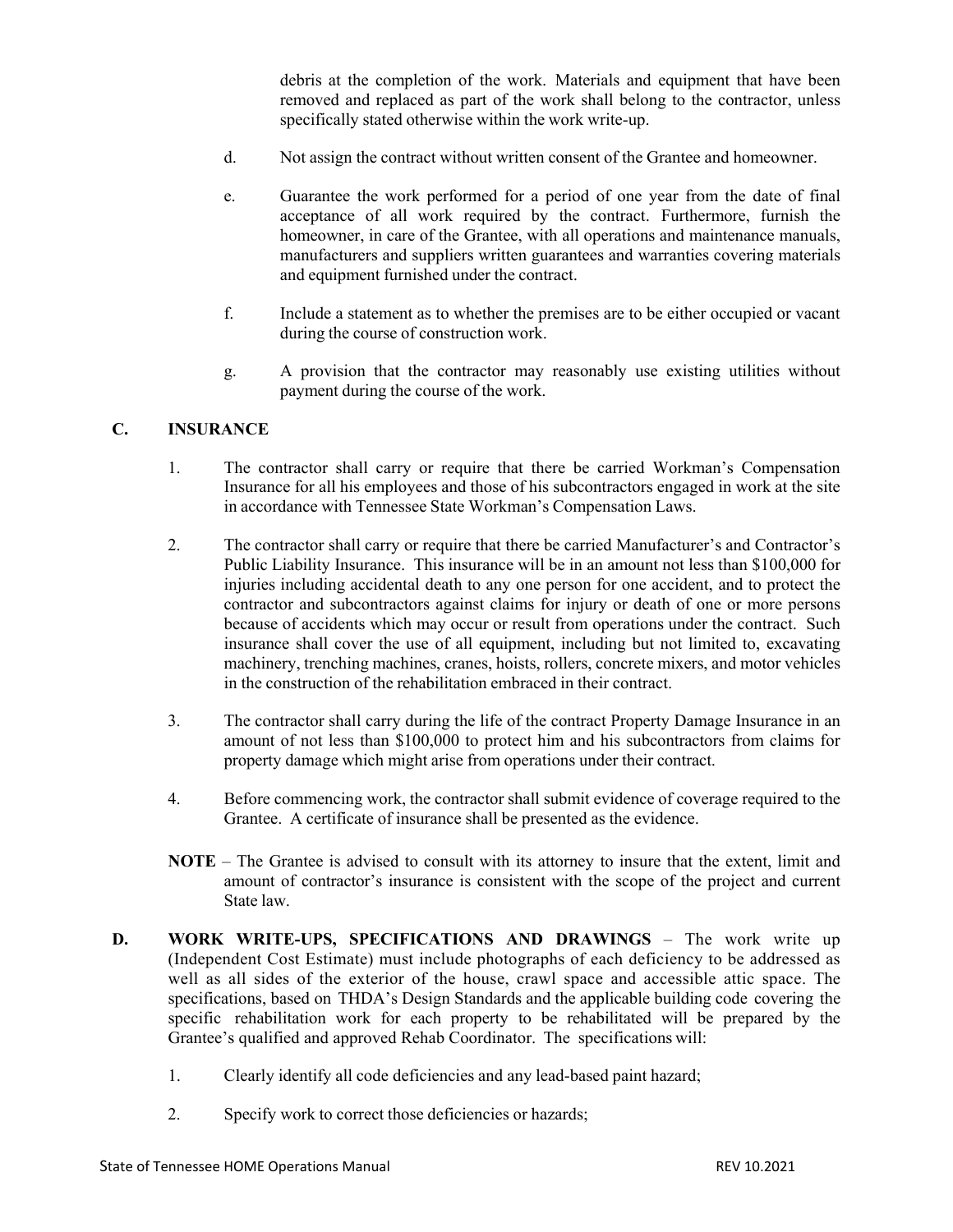- 3. Note any unusual features or limitations;
- 4. Include the Grantee's estimated cost for rehabilitation; and
- 5. Will be initialed on each page by the homeowner and signed on the signature page by the homeowner.
- **E. INELIGIBLE CONTRACTORS** The Grantee may determine a contractor ineligible to bid on projects when:
	- 1. The contractor is listed on the Federal Debarred list; the grantee must check the contractor and all subcontractors' names against the Federal Excluded Parties List System (available at [https:www.sam.gov/portal/public/SAM/\).](http://www.sam.gov/portal/public/SAM/)) The grantee will print out the system search results and place in file to document that the contractors and subcontractors are not on this list.
	- 2. The Contractor is listed on the State of Tennessee list of Debarred Vendors. (available at: tn.gov/content/dam/tn/generalservices/documents/cpo/other/Debarred\_Vendors.pdf )
	- 3. There is documented proof that the contractor has not paid material suppliers;
	- 4. There is documented proofthat the contractor has not completed projects within the allotted time frame;
	- 5. There exist substantial complaints by homeowners about quality of work and performance.
	- 6. There is documented proof that the contractor has not performed warranty work on previous contracts.
	- 7. Conflict of interest exist between the contractor candidate and project participants, location, or any financial ties

## **F. INVITATION** TO CONTRACTORS FOR SUBMISSION OF QUALIFICATIONS -

- 1. The Grantee will announce the program and solicit for submission of qualifications and interest from licensed general contractors including minority and women owned firms at the beginning of the program and at least once each year thereafter.
	- a. Solicitations for qualifications may be mailed, emailed, posted at locations such as city halls; county courthouses; plan rooms; professional building associations; architectural firms or other places likely to be observed by qualified contractors and/or posted on social medial sites, advertised through traditional media and through word of mouth.
- 2. The Grantee will accept submissions of qualifications from general contractors throughout the life of the program.
- 3. The Grantee will develop and maintain a list of qualified general contractors, including minority and women owned firms.
- **G. SOLICITATION OF BIDS FOR PROJECTS -** Bid Solicitation must be a free, open competitive process. Every effort must be made to solicit minority and female businesses. The Grantee should **not** structure its procedures in order to keep business "in town". Absolute fairness must prevail in every aspect of the program, and any questions concerning conflict, or apparent conflict of interest should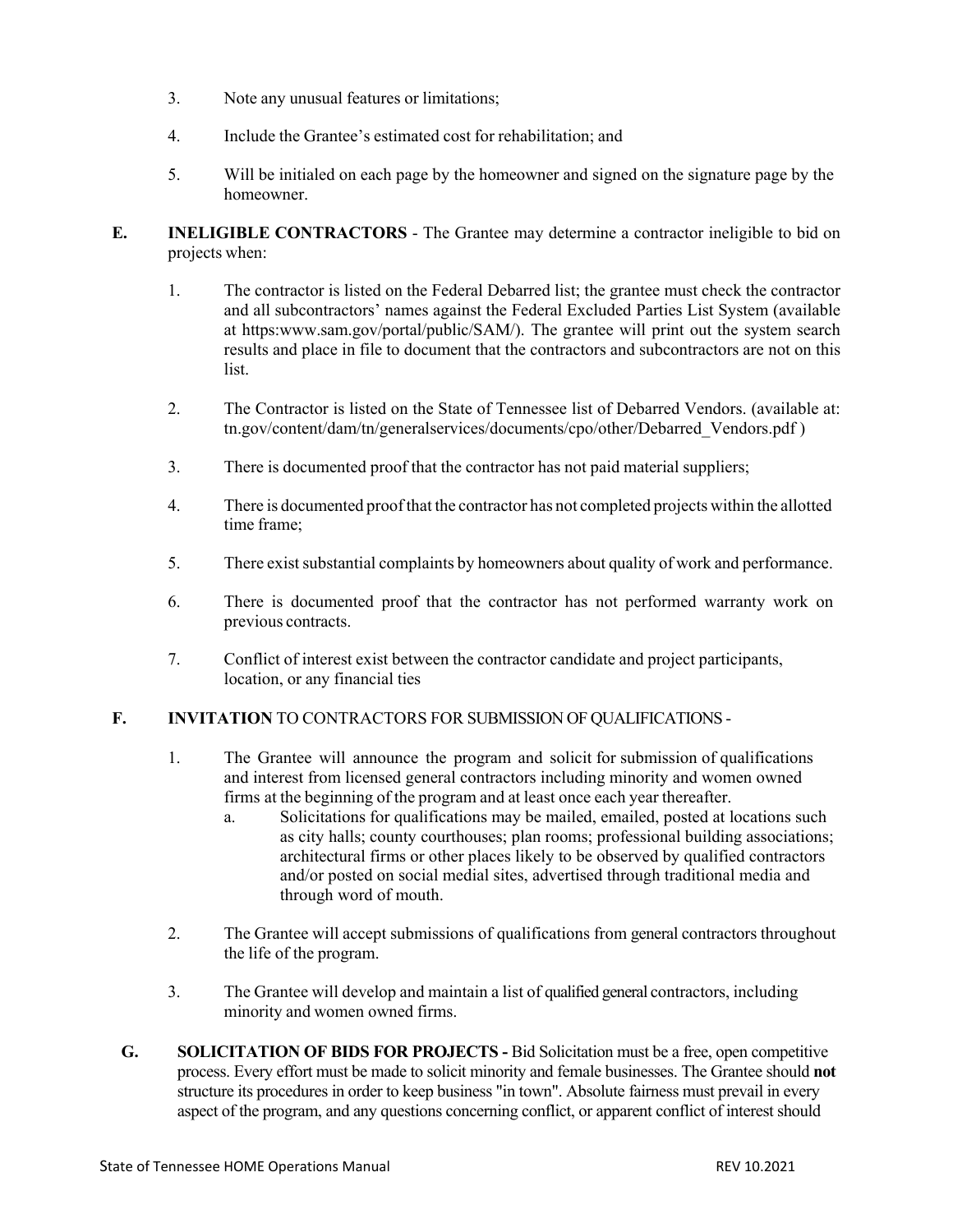be discussed with THDA.

- 1. **ADVERTISEMENT REQUIREMENTS** The invitation to bid must be published in a newspaper of general circulation at least 14 days prior to the public bid opening. To avoid delays, a Grantee may wish to publish the invitation for bids in the newspaper of the closest metropolitan area to gain wider circulation and thereby increase chances of receiving at least 3 bids. The cost of publication is an administrative expense and not billable to the project.
- 2. The Grantee will also notify in writing and in a timely fashion all contractors on the Contractors List when bid packages are available.
- 3. The Grantee will document when and to whom invitations to bid are sent out and packages picked up.
- **H. BID SELECTION** A minimum of three (3) bids must be received. Bids will be opened on the date and time previously established. A bid tabulation form will be prepared. The grantee will select the lowest qualified bid. THDA may require that the project be re-bid if there are not at least three (3) valid bids in response to the invitation for bids.
	- 1. If the project is re-bid and 3 bids still are not obtained, contact THDA for an exception to the 3 bid requirement. THDA may consider your project as a sole source procurement and/or allow you to award the contract with less than 3 bidders. Written permission must be obtained from THDA before you may award a contract with less than three bids.
	- 2. Should the Grantee/owner decide to select a bid other than the lowest qualified bid, the Grantee/owner should state the reasons/justification in writing. If the owner's justification is not acceptable, the owner will be required to finance any rehabilitation amount that exceeds the lowest qualified bid through his/her personal resources.
	- 3. The Grantee will reject a bid in instances where the bid exceeds the cost estimate by a percentage determined by the Grantee in its policies and procedures, unless a review of the cost estimate demonstrates an error. If a low bid is under the cost estimate, a meeting will be arranged with the contractor to assure that his cost is within reason and will allow him to satisfactorily complete the job. The homeowner will be advised if no acceptable bids are received on their house and the project will be re-bid.
	- 4. **REBID OR CHANGES IN SCOPE** If all bids exceed the amount of the construction budget, Grantees may not negotiate solely with the low bidder. The project can be re-bid or changed in scope. If the scope of the project is changed, then each bidder must be given the opportunity to bid again. Bidders must be informed that they have the right to change their original unit prices as long as they conform to the revised bid specifications. Grantees must maintain documentation to demonstrate that this process was followed.
	- 5. **DEDUCTIBLE AND ADDITIVE ALTERNATES** Bid specifications for construction projects may contain deductible alternates. By definition, a deductible alternate is a portion of the project that can be deleted to bring construction costs within the budget if all bids received exceed the funds available for construction. The deductible alternates must not change the scope of the project. Bid specifications for construction projects may also contain additive alternates.
	- 6. **DISQUALIFIED CONTRACTORS** The Grantee must disqualify a contractor from bidding on projects when the contractor is listed on HUD's Limited Denial of Participation and Voluntary Abstention List (the "Debarred List"). A Grantee may also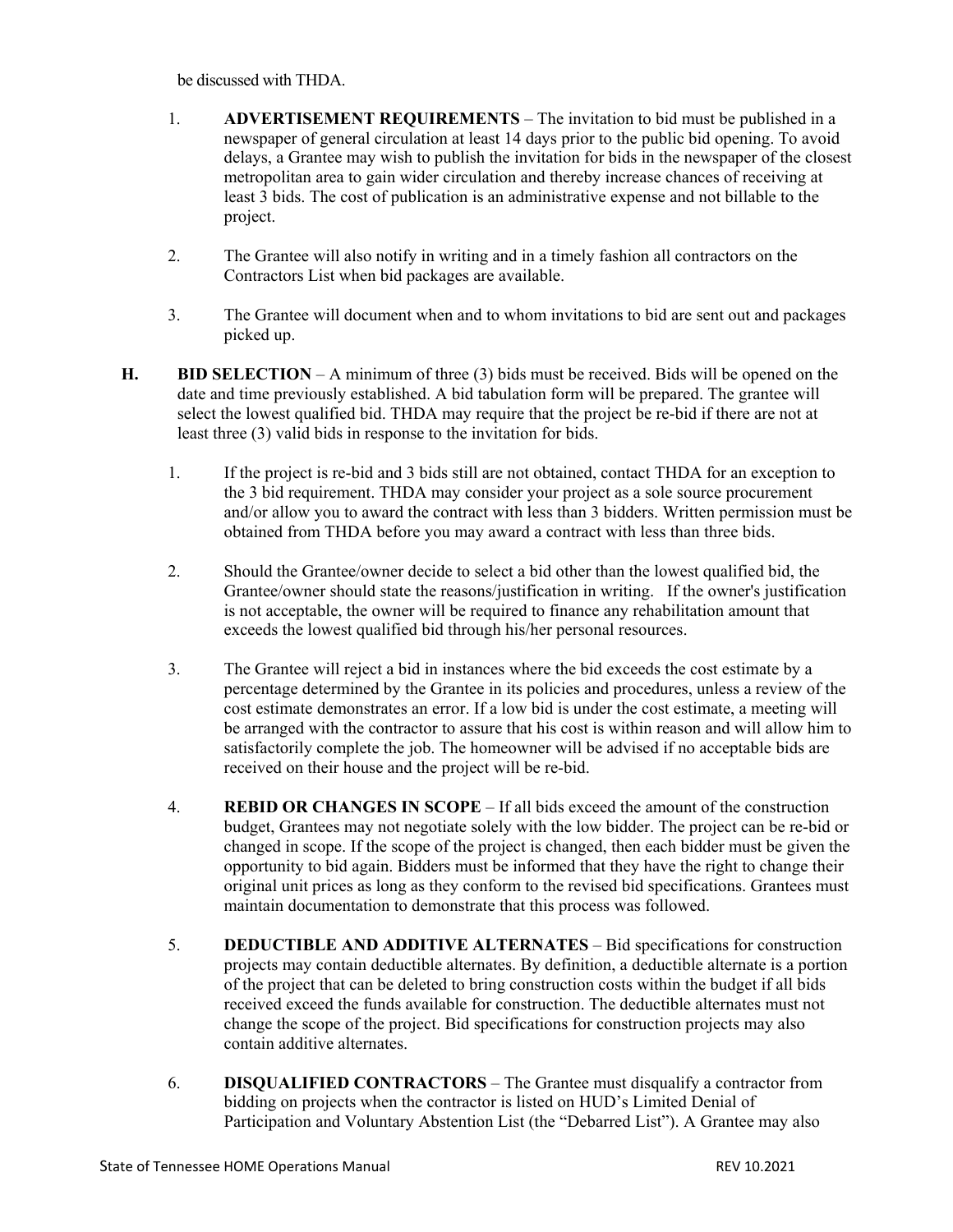disqualify a contractor from bidding on projects when:

- a. There is documented proof that the contractor has not paid material suppliers; or
- b. The contractor has not completed projects within the allotted time frame; or
- c. There exist substantial complaints by homeowners about quality of work and performance.
- d. There is documented proof that the contractor has not performed warranty work on previous contracts.
- e. Conflict of interest exist between the contractor candidate and project participants, location, or any financial ties
- f. The Grantee will place an advertisement in a local newspaper or the nearest metropolitan newspaper advertising the availability of bid packages.
- **I. SELECTION OF A SUCCESSFUL BIDDER** The opening of the sealed bids must meet these conditions.
	- 1. The opening must be public.
	- 2. The best value responsive and responsible bid will prevail. Bids that fall 15% under or 15% over the Grantee's cost estimate (written work write-up) may be rejected as not responsible bids.
	- 3. There should be **at least three (3) competitive bids** by eligible contractors.
	- 4. Minutes of the award and bid tabulations should be appropriately filed.
	- 5. Questions concerning contractor eligibility shall be decided prior to opening the bids.
	- 6. The Grantee will verify with THDA that contractors are not debarred.
	- 7. The Grantee may limit the number of bids awarded to any one contractor at any one bid letting to three (3).
- **J. AWARD OF THE CONSTRUCTION CONTRACT** The contract will become effective upon the signatures of the homeowner and contractor and with the Grantee's endorsement. The Grantee will distribute the executed contract documents as follows: original to Grantee, copy to homeowner, copy to contractor.

## **15. INSPECTION, CLOSE-OUT AND PAYMENT FOR REHABILITATION WORK**

- **A. RESPONSIBILITY FOR MAKING INSPECTIONS** Inspection of construction will be performed by the Grantee or its designee as follows:
	- 1. Compliance inspections will be made as often as necessary to assure that the work is being completed in accordance with the community's building, electrical, mechanical and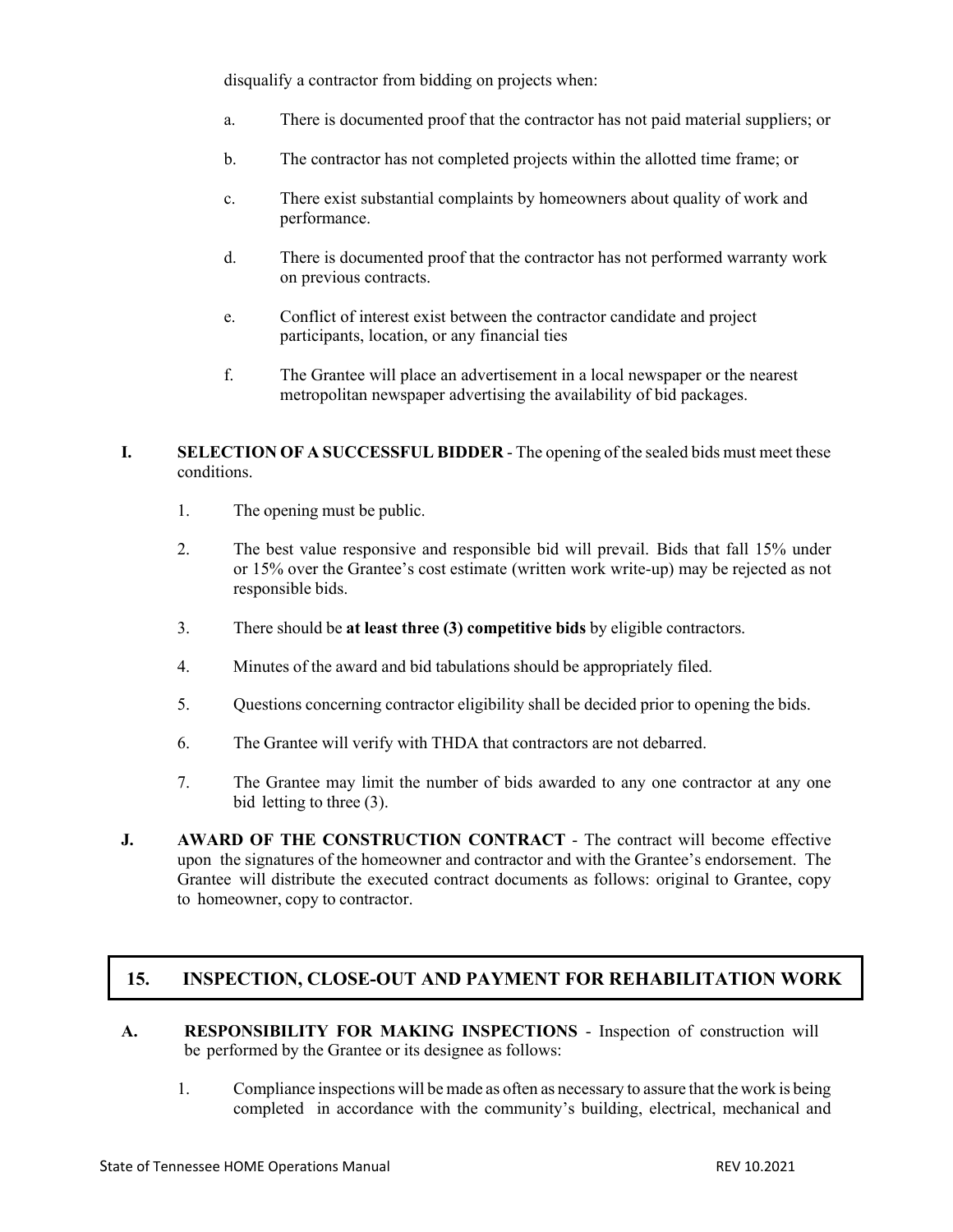plumbing codes, zoning regulations, and any other related State or local laws and ordinances.

- 2. Inspections will be made as often as necessary to assure that the work being performed is in accordance with the terms of the construction contract, conducting a minimum of three
- 3. Written notices of inspections (HO-17) or equivalent in THDA's GMS system shall be filed appropriately.
- 4. The Grantee's Rehab Coordinator will perform a minimum of 3 inspections throughout the project. An initial inspection, a progress inspection, and a final inspection will be conducted in accordance with THDA's Policy and Procedures and HUD 24CFR 92.251 of the 2013 HOME Final rule. An agent of THDA will be selecting projects at random and performing Quality Assurance inspections is accordance with THDA's Policy and Procedures and HUD 24CFR 92.251 of the 2013 HOME Final rule.
- **PROGRESS PAYMENTS** If progress payments are allowed by the Grantee, no more than four progress payments can be made including the final payment. Progress draws may be requested for the demolition of the structure, at 25% completion, 50% completion and at the finalization of the project. Requests for additional draws must be in writing, reasonable and approved in advance by THDA on a per project basis. The 50% payment must also have an approved progress review and certificate of passed rough-in inspections.

## **B. FINALPAYMENTS**

- 1. FINAL REVIEW Upon completion of the rehabilitation work, a final inspection is conducted by the Grantee's authorized rehab coordinator. Any uncompleted work or work that is unsatisfactory is noted on a final "punch list" and sent to the contractor in writing (HO-17 and HO-18) or equivalent in THDA's GMS system. When these items are completed, clearance testing for lead-based paint hazards is conducted on the unit. When the unit passes clearance testing, and a certificate of code compliance from a local codes official is issued, the project is complete.
- 2. CERTIFICATION After the Grantee determines that the rehabilitation work has been fully and satisfactorily completed and the unit has passed clearance testing, the Certification of Completion and Final Inspection form (FM-7) or submission of the same information into THDA's GMS management system when applicable is prepared. The homeowner signs the certification indicating that he/she accepts the rehabilitation work as meeting the terms and conditions of the contract. The contractor signs the certification indicating that the work has been completed in accordance with the contract and that there are no unpaid claims for labor, materials supplies or equipment. The Rehab Coordinator signs the Certification indicating that work has been completed in accordance with the contract and authorizing final payment. PLEASE NOTE: Final payment will not be authorized without a signed Certificate of Code Compliance OR approval of rehabilitation by a local codes official or a state certified codes official.
- 3. NOTICE OF COMPLETION The contractor shall file a Notice of Completion with the Register of Deeds in the county where the work is performed and return a certified copy to the Grantee.
- 4. MAKING FINAL PAYMENT When the final inspection determines that the work is completed in accordance with the contract and the homeowner has accepted the work, the Grantee will obtain from the contractor a release of liens, including allsubcontractors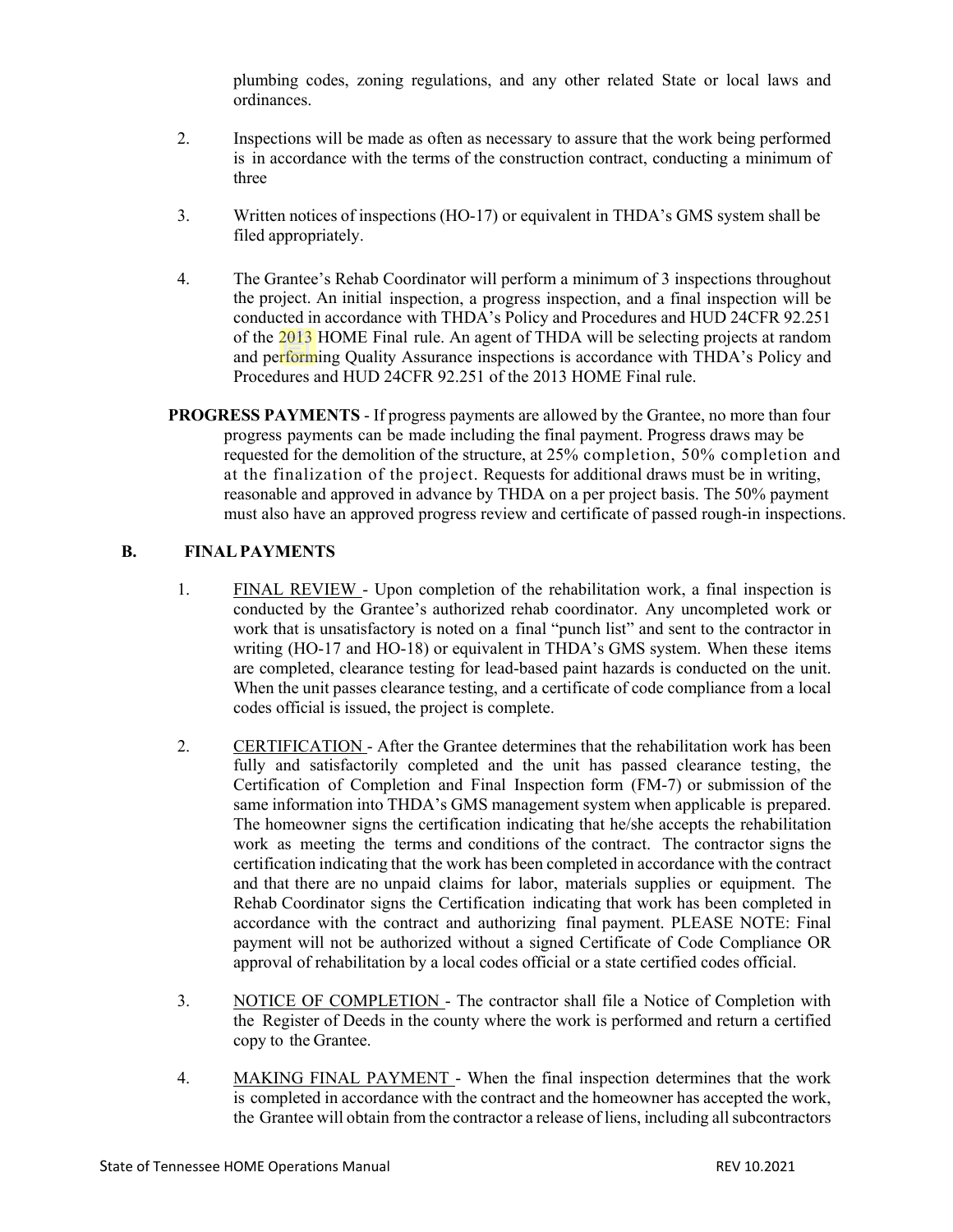and suppliers, and a copy of each warranty due the owner for the work. The Grantee will request final payment from THDA at that time.

5. If the homeowner refuses to sign the final acceptance, the Grantee may authorize full payment for those items which are undisputed and acceptable to all parties.

## **16. GRIEVANCE PROCEDURE**

- **A.** The Grievance Procedure shall be made a part of the contract between the homeowner and the contractor. Disputes between the homeowner, Grantee and contractor may arise from time to time during the life of the rehabilitation project. In those instances where a mutually satisfactory agreement cannot be reached between the parties, the grievance procedure will be followed.
	- 1. The grievance by the homeowner or contractor is to be filed with the program administrator in writing.
	- 2. The program administrator will meet with the homeowner/contractor and attempt to negotiate a solution.
	- 3. Contact the THDA Community Programs Division at (615) 815-2030 should the program administrator fail to negotiate a solution.
- **B. GRIEVANCE PROCEDURE** If this fails, the program administrator will follow the grievance procedure as outlined below:
	- 1. All claims or disputes between the owner and contractor arising out of or related to the work shall be decided by arbitration in accordance with the current construction industry arbitration rules of the American Arbitration Association unless the parties mutually agree otherwise.
	- 2. The owner and contractor shall submit all disputes or claims, regardless of the extent of the works progress, to unless the parties mutually agree otherwise.
	- 3. Notice of the demand for arbitration shall be filed in writing with the other party to this rehabilitation agreement and shall be made within a reasonable time after the dispute has arisen.
	- 4. The award rendered by the arbitrator shall be final, and judgment may be entered upon it in accordance with applicable law in any court having jurisdiction thereof.
	- 5. If the arbitrator's award is in a sum which is less than that which was offered in settlement by the contractor, the arbitrator may award costs and attorney fees in favor of the contractor. If the arbitrator's award is in a sum which is less than that which was offered in settlement by the owners, the arbitrator may award costs and attorney fees in favor of the owner.
- **C. THE WRITTEN CONTRACT** The contract and the rehabilitation specifications, along with the initial inspection report provide the basic documentation by which the relative merits of any dispute will be judged.